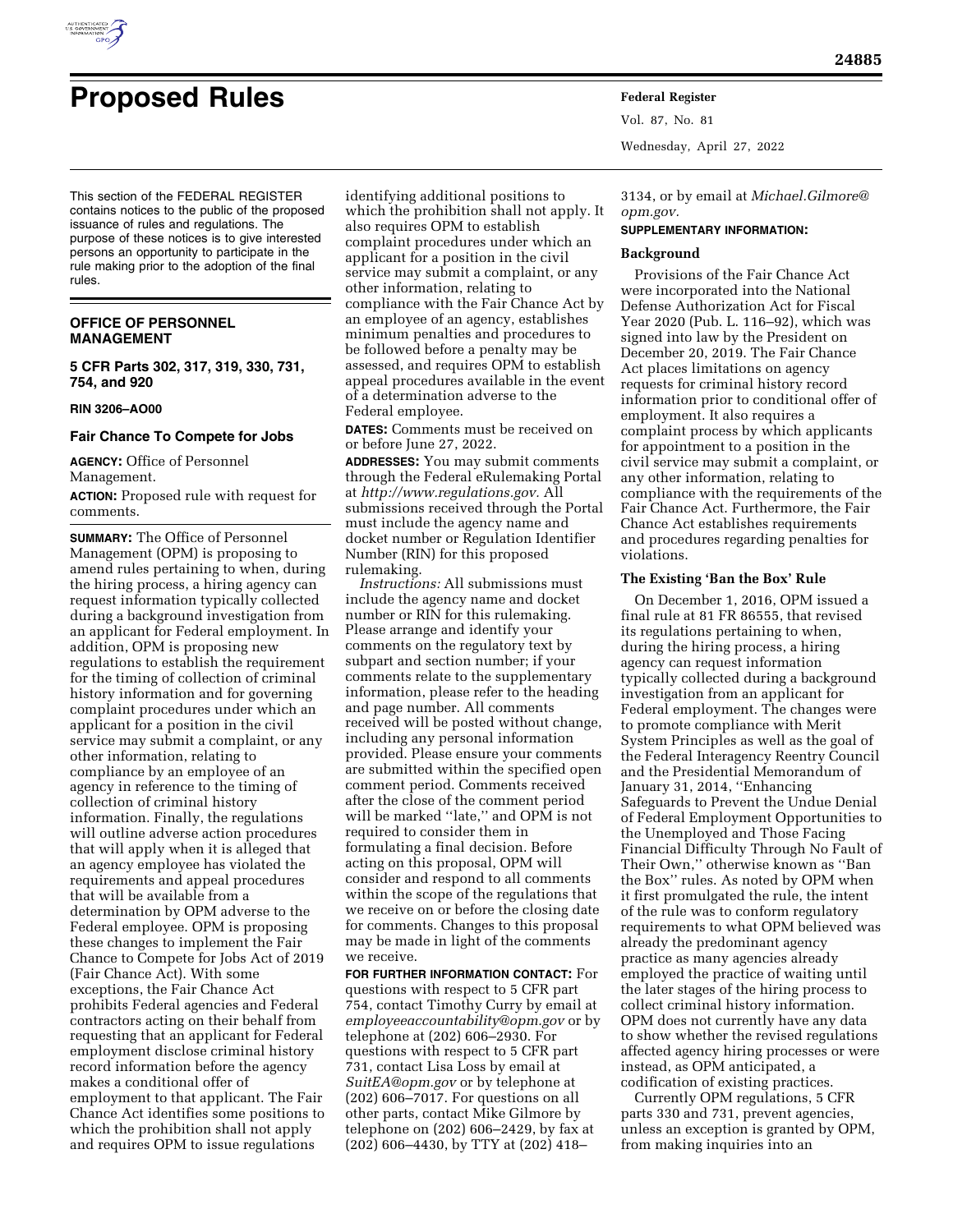applicant's criminal or credit history of the sort asked on the Optional Form (OF) 306 titled, Declaration for Federal Employment, 'Background Information' section or other forms used to conduct suitability investigations for Federal employment unless the hiring agency has made a conditional offer of employment to the applicant. The Fair Chance Act contains the same prohibition with respect to criminal history and does not address credit history. The Act has elaborated on the methods of inquiry not permitted and also provides for certain exceptions to the rule. Furthermore, the Fair Chance Act requires OPM, when making additional exceptions, to give due consideration to positions that involve interaction with minors, access to sensitive information, or managing financial transactions.

## **Explanation of OPM's Proposed Rule Under the Fair Chance Act**

## *1. Restrictions on Preemployment Criminal Inquiries*

OPM is proposing these provisions under section 1122(b)(1) of the Fair Chance Act, under which the Director of OPM ''shall issue such regulations as are necessary to carry out chapter 92 of title 5, United States Code (as added by this subtitle).'' OPM is also proposing these provisions to implement the requirements of  $5$  U.S.C.  $9202(c)(2)$ , as added by the Fair Chance Act, which requires the OPM Director to issue regulations identifying positions with respect to which the prohibition shall not apply giving due consideration to positions that involve interaction with minors, access to sensitive information, or managing financial transactions, beyond those already identified in the statute.

Unless otherwise required by law, an employee of an agency may not request, in oral or written form (including through the Declaration for Federal Employment (OPM Optional Form 306) or any similar successor form, the USAJOBS internet website, or any other electronic means) that an applicant for an appointment to a position in the civil service disclose criminal history record information regarding the applicant before the appointing authority extends a conditional offer to the applicant. Under the provisions of the Fair Chance Act, this prohibition does not apply under the following circumstances:

• Determinations of eligibility described under clause (i), (ii) or (iii) of 5 U.S.C. 9101(b)(1)(A) *i.e.,* for (i) access to classified information; (ii) assignment to or retention in sensitive national security duties or positions; or (iii)

acceptance or retention in the armed forces; or

• recruitment of a Federal law enforcement officer (defined in 18 U.S.C. 115(c)).

The Fair Chance Act applies to all appointments in the Executive branch; *i.e.,* to appointments in the competitive service, the excepted service, and the Senior Executive Service (SES). Therefore, OPM is proposing to: (1) Revise the provisions in 5 CFR part 330, subpart M, which currently implements the Ban the Box rules for the competitive service, by removing the reference to criminal history so that the Fair Chance Act can be implemented for all types of appointments in a newly created part 920; (2) preserve the existing Ban the Box rules restricting pre-employment credit inquiries for appointments in the competitive service; and (3) amend part 731 to incorporate the exceptions to this provision as established by law and to refer agencies to the newly created part 920 for guidance on other types of positions for which the prohibition under the Act for collecting criminal history information will not apply. For the convenience of the reader, we are placing these provisions in the newly created part 920 rather than repeat the provisions in parts 302, Employment in the Excepted Service; 317, Employment in the Senior Executive Service; 319, Employment in Senior-Level and Scientific and Professional Positions; 330, and 731. OPM is also proposing to amend parts 302, 317, and 319 to include a reference as a reminder that these types of positions are subject to the provisions of the Fair Chance Act found in chapter 92 of title 5, U.S.C and 5 CFR part 920.

The regulations explain that agencies may request exceptions from OPM on a case-by-case basis. OPM will consider exceptions based on legitimate, job/ position-related reasons, giving due consideration to requests for positions with specific job-related duties. Exceptions previously granted to agencies by OPM pursuant to 5 CFR part 330 subpart M (*i.e.,* the Ban the Box provisions) continue to be valid.

The proposed rule will continue to permit agencies to make an objection, pass-over request, or suitability determination on the basis of criminal or credit history record information only after the applicant's qualifications for the position being filled have been fairly assessed and the hiring agency has made a conditional offer of employment to the applicant.

## *2. Complaint, Adverse Action, and Appeal Procedures*

Under section 9203, the Act requires the Director of OPM to establish and publish procedures under which an applicant for an appointment to a position in the civil service may submit a complaint, or any other information, relating to compliance by an employee with 5 U.S.C. 9202. Under the provisions of section 9204, the Act further establishes minimum requirements regarding penalties for violations of the Act and provides that such penalties may be entered only after notice to the Federal employee accused and an opportunity for a hearing on the record (thereby, indirectly, establishing minimum procedural requirements before an adverse determination can be made). Finally, the Act requires the Director of OPM, by rule, to establish procedures providing for an appeal from any adverse action taken under section 9204 by no later than 30 days after the date of the action. The Act further notes in section 9205 that an adverse action taken under the Act shall not be subject to the procedures under chapter 75 of title 5 or, except as provided for the appeal process established under the Act, be subject to appeal or judicial review. Therefore, OPM is proposing new regulations governing complaint procedures under which an applicant for a position in the civil service may submit a complaint, or any other information, relating to compliance by an employee of an agency with section 9202 of title 5, and adverse action and appeal procedures for alleged violations of section 9202 of title 5.

#### *3. Section-by Section Analysis*

## Part 302

OPM is proposing to add § 302.107 to subpart A to incorporate the requirements of the Fair Chance Act. Proposed § 302.107 addresses when inquiries into an applicant's criminal history may be made and circumstances under which exceptions may be requested and considered by OPM.

## Part 317

OPM is proposing to add § 317.202 to subpart B to incorporate the requirements of the Fair Chance Act. Proposed § 317.202 addresses when inquiries into an applicant's criminal and credit history may be made and circumstances under which exceptions may be requested and considered by OPM.

## Part 319

OPM is proposing to add § 319.106 to subpart A to incorporate the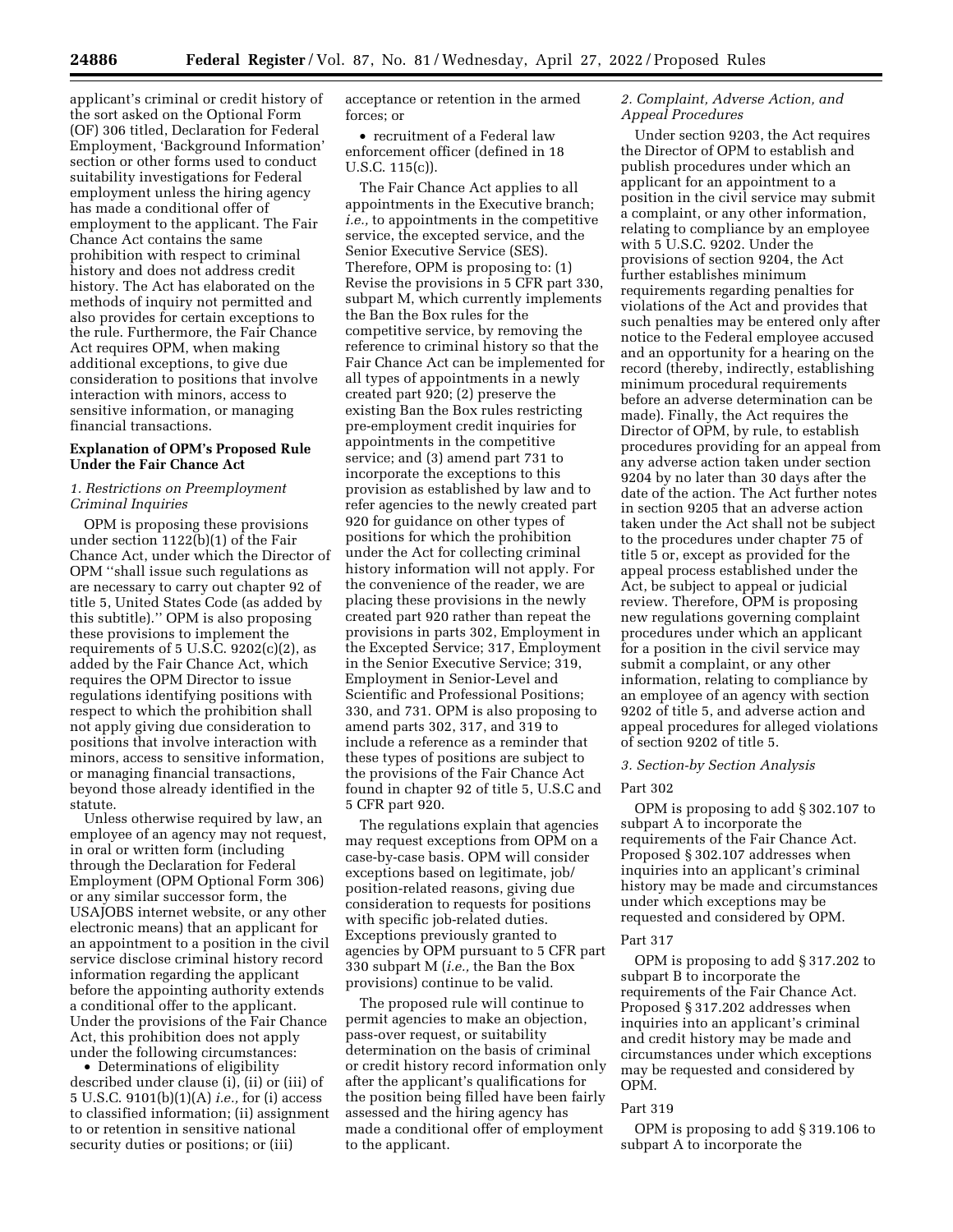requirements of the Fair Chance Act. Proposed § 319.106 addresses when inquiries into an applicant's criminal and credit history may be made and circumstances under which exceptions may be requested and considered by OPM.

## Part 330

The Fair Chance Act does not specifically address the timing of suitability inquiries into a job applicant's credit history. Nevertheless, the Presidential Memorandum of January 31, 2014, addresses this topic, and is still in effect. As a result, OPM's revision of § 330.1300 retains the prohibition on making inquiries into a job applicant's credit history and removes any reference to criminal history as that prohibition will be addressed in part 920.

#### Part 731

The Fair Chance Act does not specifically address the timing of suitability inquiries into a job applicant's credit history. Nevertheless, the Presidential Memorandum of January 31, 2014, addresses this topic, and is still in effect. As a result, OPM's revision of § 731.103(d)(1) retains the prohibition on making inquiries into a job applicant's credit history and updates the reference to the prohibition relating to criminal history as reflected in the new part 920, which incorporates the requirements of the Fair Chance Act and addresses the circumstances under which exceptions may be requested and considered by OPM.

## Part 754

## Subpart A—Complaint Procedures

The Fair Chance Act directs OPM to establish and publish procedures under which an applicant for an appointment to a position in the civil service may submit a complaint, or any other information, regarding compliance with 5 U.S.C. 9202. Based on these unique requirements, OPM is proposing to add a new 5 CFR part 754 to implement the complaint procedure requirements of the Fair Chance Act. This new proposed rule falls under subpart A of 5 CFR part 754 as ''Complaint Procedures.'' The Fair Chance Act does not provide job applicants the ability to use any existing statutory or regulatory complaint procedures that may be available for other employment related complaints, such as the U.S. Office of Special Counsel, which investigates prohibited personnel practices. Thus, there currently is no regulatory framework for the complaint process for job applicants to allege violations of the nature described in the Fair Chance Act. The

Fair Chance Act is also silent on who investigates complaints.

Under 5 U.S.C. 9203(2), the Director of OPM ''shall . . . establish and publish procedures under which an applicant for an appointment to a position in the civil service may submit a complaint, or any other information, relating to compliance by an employee of an agency with section 9202,'' and section 1122(b)(1) of the Fair Chance Act, reprinted at 5 U.S.C. 9201 note, requires the Director to ''issue such regulations as are necessary to carry out'' this and the other requirements of chapter 92. More generally under 5 U.S.C.  $1103(a)(5)(A)$ , the Director is authorized to execute, administer, and enforce this and any other provision of civil service law. Under these authorities we are prescribing a complaint procedure under which an applicant will initially file a complaint, or any other information, and if applicable, supporting material with the employing agency, which will transmit the material to OPM.

To be acceptable for processing by OPM, the complaint, or any other information, and supporting material must be accompanied by a report of investigation. However, the only investigative authority in the Fair Chance Act is in section 9204(a), under which the Director of OPM must determine whether a violation has occurred ''after notice and an opportunity for a hearing on the record.'' This language encompasses adverse action procedures, as described in greater detail below, but it also encompasses the predicate fact-finding needed for OPM to either initiate an adverse action based on a complaint, dismiss the complaint, or require additional fact finding. Accordingly, OPM has determined that, under the proposed rule, subject to certain limitations and requirements, the best approach is for OPM to delegate to agencies its authority under 5 U.S.C. 9204(a) to investigate a complaint, or any other information, while reserving to OPM the authority under section 9204(a) to provide notice of a proposed adverse action and an opportunity to respond to the charges.1

Under 5 U.S.C. 1104(a) and (b), OPM may delegate, in whole or in part, any personnel management function vested in or delegated to the Director and establish standards and oversight programs as necessary. In addition, under 5 CFR parts 5 and 10, OPM has responsibility to oversee the Federal personnel system and agency compliance with merit system principles and supporting laws, rules, regulations, Executive Orders, and OPM standards. OPM may set forth policies, procedures, standards, and supplementary guidance for the implementation of this part in OPM issuances. This includes, but is not limited to, procedures and guidance related to agency obligations to report to OPM actions taken to investigate any complaints filed by an applicant regarding an agency's compliance with 5 U.S.C. 9202 and adverse actions taken at the direction of OPM for noncompliance with 5 U.S.C. 9202. Therefore, OPM believes that with appropriate OPM guidance and oversight, agencies can investigate violations of Fair Chance Act requirements in a fair and impartial manner. OPM will then notify the agency employee of negative findings, provide an opportunity for the employee to be heard, and render a decision on the final record.

#### Section 754.101 Coverage

Subpart A applies to ''a complaint, or any other information,'' submitted by an applicant for an appointment to a position in the civil service relating to compliance with 5 U.S.C. 9202. Regarding ''any other information,'' it is conceivable that an applicant may ask a question or raise a concern about noncompliance with section 9202 without knowledge of an agency's specific complaint procedures. Agency procedures must address how to conduct outreach when an applicant initiates contact about a complaint.

The proposed rule describes who may utilize the agency complaint procedures described in § 754.102. Specifically, the complaint procedures are available to an applicant as the term applicant is defined in proposed § 920.101, which means a person who has applied to an agency under its procedures for accepting applications consistent with governmentwide regulations, as applicable.

Section 754.101 includes definitions that track the definitions in part 920, as described in greater detail below.

# Section 754.102 Agency Complaint Process

OPM was informed by other existing complaint procedures in establishing the processes required by the Fair Chance Act. OPM believes that

<sup>&</sup>lt;sup>1</sup>This delegation of investigative authority is not possible when the alleged violator is an administrative law judge (ALJ) for whom an adverse action is governed by the procedures in 5 U.S.C. 7521. Such actions require formal adjudication under the Administrative Procedure Act, under which fact-finding by an agency head or an ALJ 'constitutes the exclusive record for decision." 5 U.S.C. 556(b), (e).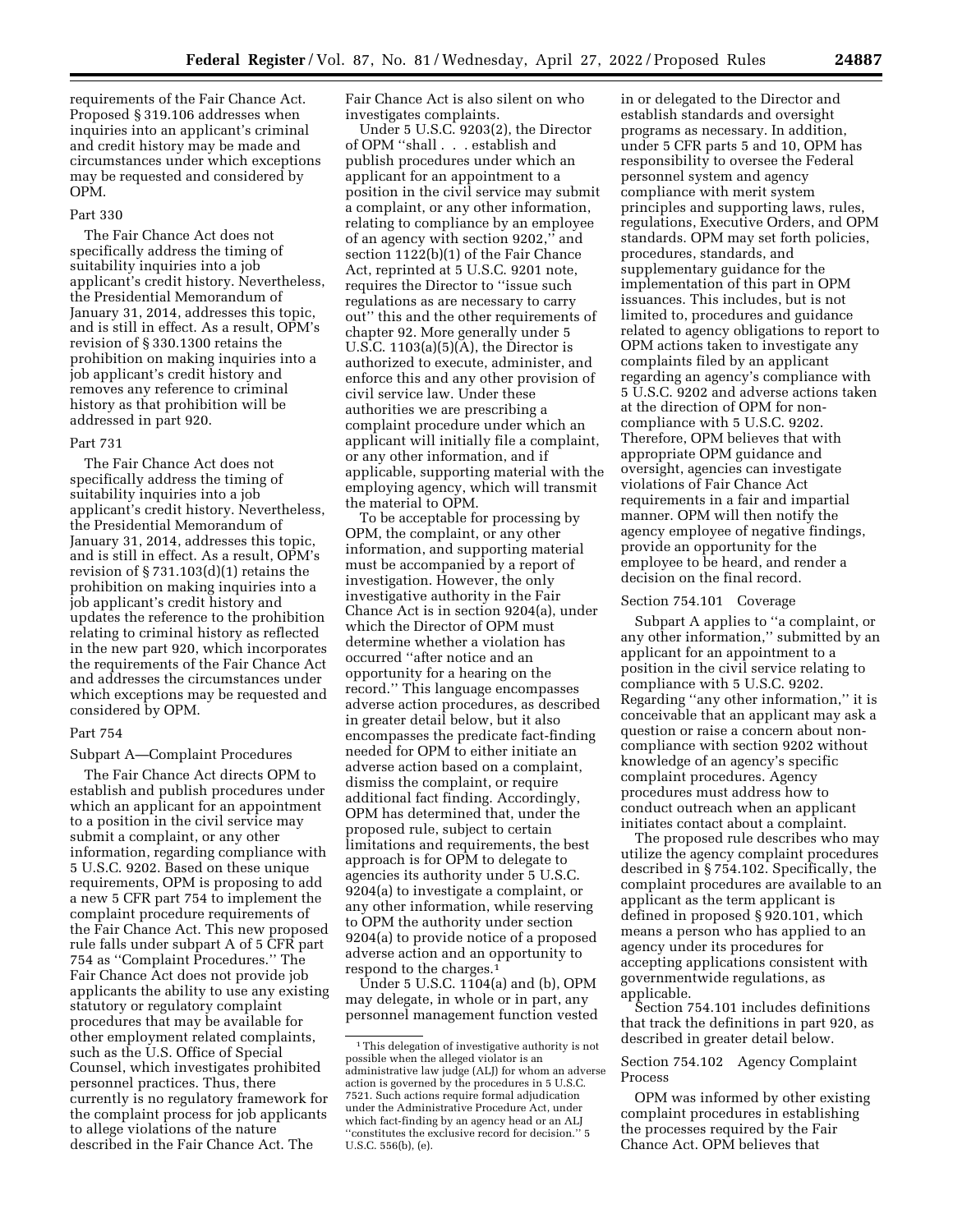establishing a process which is similar to other successful and effective processes will facilitate implementation of the Fair Chance Act complaint process in covered agencies as agencies are already familiar with these similar processes.

As noted above, within guidelines established by OPM and subject to OPM oversight, the proposed rule assigns to each agency covered by the Fair Chance Act regulations the responsibility to receive complaints, or any other information, and any applicable supporting material. Further, consistent with these OPM guidelines and oversight, the proposed rule delegates to each agency OPM's responsibility to conduct an investigation of the written complaint, or any other information, regarding compliance with 5 U.S.C. 9202. Agencies then would have responsibility to provide OPM the applicant's written complaint or any other information, along with supporting material and the results of the agency's investigation, so OPM may determine any further actions, such as additional investigative fact-finding or appropriate penalties, regarding violations of the Fair Chance Act requirements.

OPM believes there is ample precedent for agencies to establish internal procedures for receipt and investigation of employment-related complaints against the agency and to accomplish these tasks in a fair and impartial manner. For example, Federal employees may request their agency conduct a review of the classification of the employee's position and may appeal the classification decision to the agency under rules established by OPM. Another example concerns the responsibility of agencies to establish programs to promote equal opportunity and to identify and eliminate discriminatory practices and policies. This includes the responsibility to provide for the prompt, fair, and impartial processing of Equal Employment Opportunity (EEO) complaints under rules established by the Equal Employment Opportunity Commission (EEOC). These examples have helped inform OPM of successful procedures that can be modeled in establishing the processes required by the Fair Chance Act.

The proposed rule directs covered agencies to establish a complaint process within 90 days of the effective date of the final rule that allows an applicant to file a complaint, or submit any other information, within 30 calendar days of the date of the alleged non-compliance with 5 U.S.C. 9202 by an employee of the covered agency. The

proposed rule further directs covered agencies to extend this time limit when the applicant shows that he or she was not notified of the time limits and was not otherwise aware of them, that he or she did not know and reasonably should not have known that the noncompliance with section 9202 occurred, to consider a reasonable accommodation of a disability, or for other proper and adequate reasons considered by the agency. OPM believes this provides applicants sufficient time to submit a complaint, or any other information, and is comparable to time limits for filing other types of employment-related complaints. It also provides an opportunity for the applicant to submit a complaint or any other information after 30 days if the applicant's rights to do so were not properly publicized. This highlights why it will be critical for agencies to widely publicize information regarding the complaint process to job applicants. The information must appear in agency job announcements. In addition to placing this information in job announcements, agencies should consider placing this information on agency websites/portals soliciting applications for those positions that do not require a posting on USAJOBS, such as excepted service positions. Finally, as noted above, the proposed rule requires that covered agencies conduct outreach about its complaint procedures, when an applicant initiates contact about an alleged violation.

The proposed rule requires covered agencies to investigate any complaint, or any other information, regarding compliance with section 9202. It notes that in order to carry out this function in an impartial manner, the same agency official(s) responsible for executing and advising on the recruitment action may not also be responsible for managing, advising, or overseeing the agency complaint process. Agencies otherwise have discretion to determine responsibility for investigating complaints, or any other information, under this process.

The proposed rule requires agencies to develop an impartial and appropriate factual record sufficient for OPM to make findings on the complaint. In other words, the record should allow a reasonable fact finder to draw conclusions as to whether noncompliance with section 9202 occurred. Agencies otherwise have discretion to determine the appropriate fact-finding methods to carry out this responsibility.

The proposed rule requires the agency to delegate sufficient authority to the investigator to secure the production, from agency employees and contractors

of documentary evidence and testimonial evidence needed to report on and investigate the complaint. While agencies may have less control over the applicant's cooperation, applicants have an incentive to cooperate. If an agency notifies OPM that an applicant has refused to produce documentary or testimonial evidence sought during the investigation, OPM may direct the agency to suspend the investigation; or if the investigation continues despite an applicant's failure to participate, OPM may make an adverse inference or, in appropriate circumstances, dismiss the complaint.

In addition, the proposed rule requires the agency to complete the investigation within 60 calendar days of the filing of the complaint. Due to the narrow scope of section 9202, OPM believes that 60 calendar days is sufficient time to complete a thorough investigation.

The proposed rule requires the agency to provide OPM an administrative report on the investigation of a complaint within 30 calendar days of completing the investigation. This report should include all necessary information for OPM to make a determination on whether noncompliance with section 9202 occurred. The report should include the applicant's written complaint, or any other information submitted by the applicant, the agency's factual findings, a complete copy of all information gathered during the investigation, and any other information the agency believes OPM should consider. OPM may request the agency provide additional information as necessary. After review, OPM will notify the agency and the subject(s) of the complaint in writing of OPM's findings regarding the complaint, including any decision to initiate adverse action proceedings under 5 CFR part 754, subpart B, or to dismiss the complaint.

Agencies exercise authority under this section by delegation from OPM and must adhere to the OPM requirements for receipt and investigation of complaints or any other information, as stated in this section as well as any OPM issuances. Agencies must also implement policies and procedures and maintain records demonstrating that they employ reasonable methods to ensure adherence to the Fair Chance Act and OPM regulations and any subsequent issuances. OPM retains the exclusive authority to determine the sufficiency of an agency's complaint process, including the sufficiency of the investigation. OPM may direct further action if OPM determines it necessary for its adjudication of the complaint or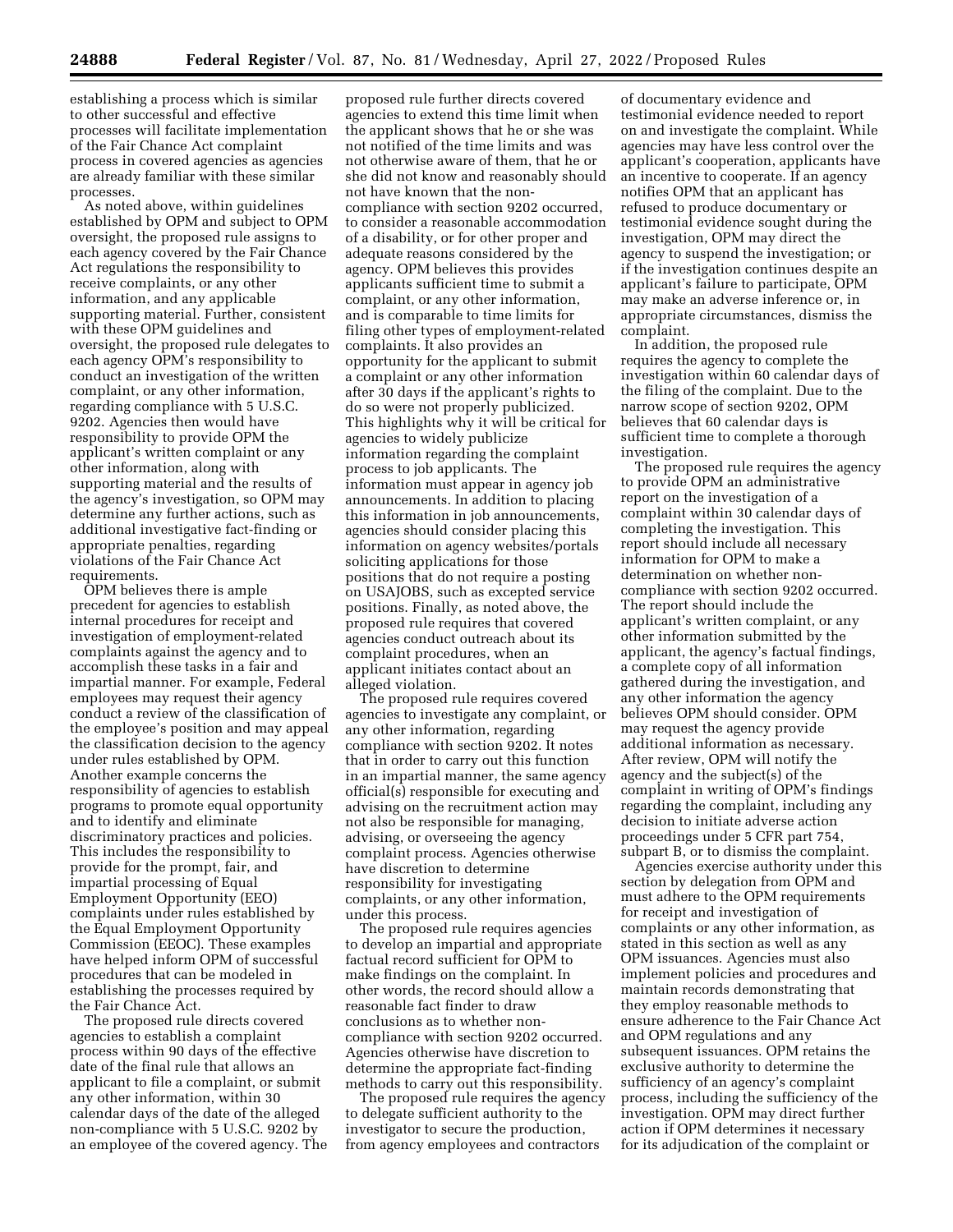any other information submitted regarding an allegation of noncompliance with section 9202.

# Section 754.103 Applicant Representatives

The proposed language in this section provides that the applicant may select a representative of their choice to assist throughout the complaint process. It further notes that an agency may disallow an applicant's representative when the individual's activities as a representative would cause a conflict of interest or position, when the applicant designates an agency employee who cannot be released from their official duties because of the priority needs of the Government, or when the applicant designates an agency employee whose release would give rise to unreasonable costs to the Government. This is comparable to requirements and restrictions on representatives that are provided for in OPM regulations on classification appeals. OPM believes this is appropriate and fair for the applicant when balanced against the business and mission needs of the agency.

## Subpart B—Adverse Actions

The Fair Chance Act does not require compliance with any existing statutory or regulatory adverse action procedures which are available for other conductrelated matters. Section 9204 prescribes certain penalties to be imposed by OPM for each violation of 5 U.S.C. 9202 and requires notice and an opportunity for a hearing on the record by OPM for any employee alleged to have committed a violation of section 9202. Section 9205 further notes that the procedures of chapter 75 of title 5, United States Code, are not applicable and that appeal or judicial review are not applicable except as provided under procedures established by the Director of OPM. Based on these unique requirements, OPM is proposing to add subpart B, Adverse Actions, under the new 5 CFR part 754, to implement a new adverse action and appeals process related to violations of the Fair Chance Act.

While implementing the requirements of the Fair Chance Act, we have also been mindful of the need to provide procedures that we are confident would provide for due process. Those include, at a minimum, a meaningful opportunity—before a decision is made on an adverse action—for an individual to know the charges and penalty and present a defense. In addition, in light of the case law available in relation to chapter 75 proceedings, we have concluded that it is prudent to provide for the ability to appeal the adverse

action of a suspension for 15 days or more before an impartial adjudicator, a procedural right that would be available with respect to analogous penalties in a chapter 75 adverse action proceeding. The following sections identify the requirements proposed for this new subpart and briefly describe the purpose of each requirement.

## Section 754.201 Coverage

This section describes which actions and employees are covered by the new adverse action procedures established by OPM and defines key terms used in the subpart. Employees of agencies as defined in section 920.101 are subject to the adverse action procedures established in this subpart.

This section also defines the terms "day," "suspension," "civil penalty," and ''Director.'' The term ''day'' is consistent with how OPM defines this term in adverse action rules under 5 CFR part 752. The term ''suspension'' is similar to how OPM defines it under part 752 but modified for purposes of aligning it with the requirements of the Fair Chance Act. OPM believes it is appropriate to use similar definitions for the Fair Chance Act adverse action procedures to facilitate a common understanding of these terms. The term "civil penalty" is intended to clarify that this penalty is a form of monetary penalty on a covered agency employee which is separate and distinct from a suspension without pay. Finally, the term ''Director'' is consistent with how OPM defines it in other regulations promulgated by OPM. OPM believes this is consistent with the Director's statutory authority and otherwise will facilitate an effective process that allows the Director to timely respond to complaints from across the entire Executive Branch.

## Section 754.202 Penalty Determination

This section describes the specific penalties OPM may direct an agency to process when an agency employee has been found to have violated section 9202 of the Act. The Act specifies certain penalties for violations of the Act including written warnings, suspensions without pay, and civil penalties of various amounts depending on the violation. The Act provides that these actions are not subject to the procedures under chapter 75 of title 5, United States Code but under procedures established by OPM. Notably, the range of penalties includes some forms of penalty that are not enumerated under the ''adverse actions'' provisions found in chapter 75 of title 5, United States Code (written warnings, civil penalties), and another form of

penalty that *is* found in chapter 75 and requires procedures set out in subchapter II of chapter 75 (suspensions of 15 days or more).

Since penalties of written warnings, suspensions without pay, and civil monetary penalties may be taken across multiple Federal agencies utilizing various systems and internal processes, the proposed rule specifies that the employing agency can be directed by OPM to (1) issue the employee a written warning; (2) process a suspension; and (3) collect a civil penalty after OPM determines a violation of section 9202 has occurred. This is comparable to OPM directing employing agencies to process actions taken by OPM, such as removal actions for suitability.

OPM proposes that the employing agency will collect a civil penalty and remit it to the Treasury, for deposit in the Treasury. OPM invites public comment on the method for collecting and remitting civil penalties.

OPM proposes that the employing agency must carry out the Director's order to suspend the employee as soon as practicable. This is consistent with the practice for suspensions under chapter 75. However, OPM proposes that if the Director orders a civil penalty, the penalty cannot be collected and remitted until the conclusion of any appeal to the Merit Systems Protection Board. This is consistent with 5 U.S.C. 1215(a)(3)(A), under which the Office of Special Counsel can pursue a civil penalty as a disciplinary action, but the penalty cannot be collected until the Board's proceedings have concluded. Deferring the collection of a civil penalty until resolution of the Board appeal will limit the possibility of having to collect civil penalties and then refund them if OPM's action is not sustained. OPM will track and monitor agencies' processing of OPM's orders by establishing new legal authority codes and remark codes to identify that the adverse actions are taken under 5 U.S.C. 9202. OPM's *Guide to Processing Personnel Actions* will be updated to reflect the new codes.

#### Section 754.203 Procedures

The proposed rule establishes the procedures to be utilized for actions taken under this subpart. The procedures in the subpart are similar, but not identical, to the adverse action procedures found at 5 CFR part 752. There are some very unique differences. For example, a written warning issued under this section is an adverse action and is subject to the same procedures and retention period as any other records of adverse actions.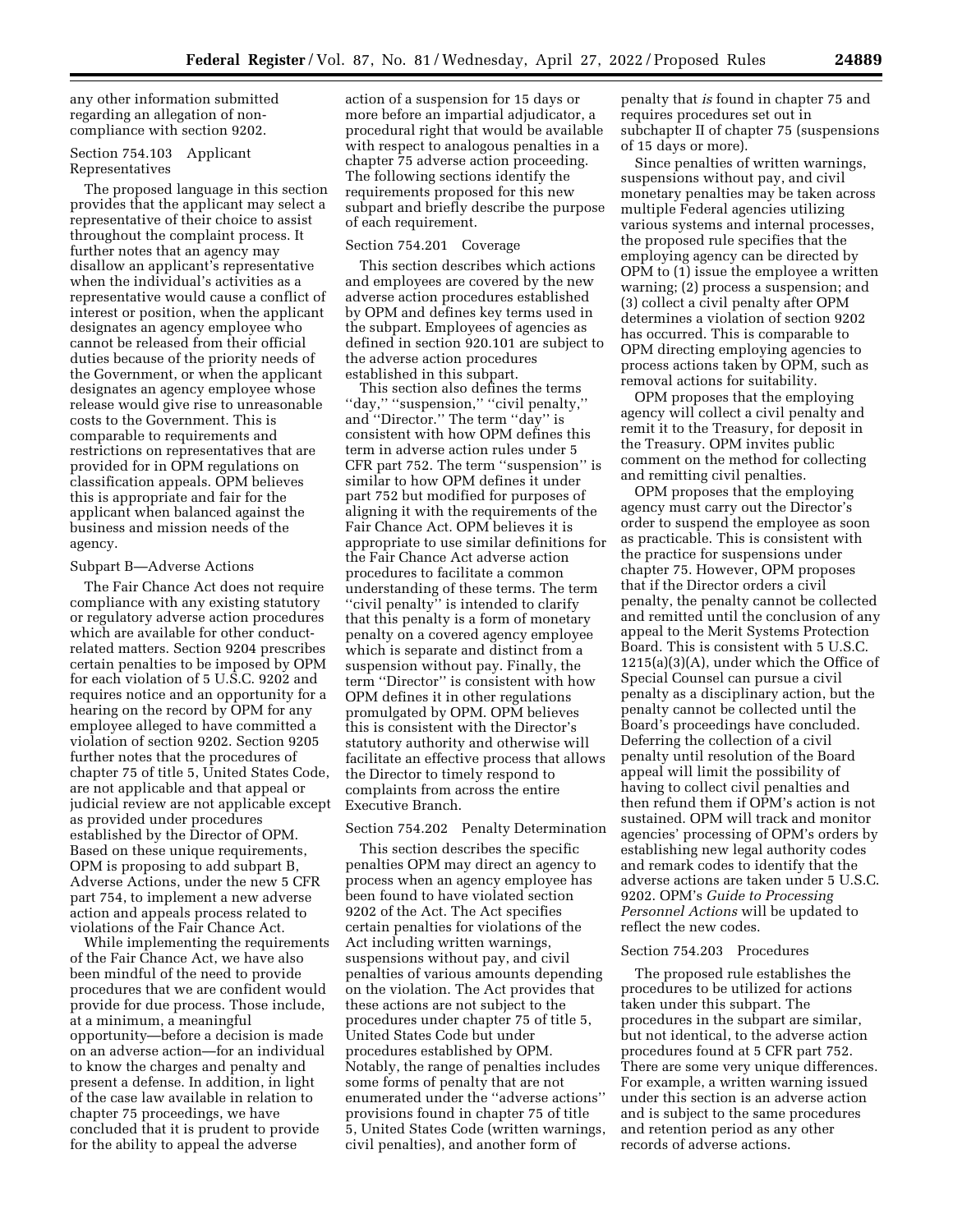The proposed rule specifies that the proposed action is made by the Director or Director's designee in order to implement the statutory requirements found in the Fair Chance Act. Since the Director is now required to make determinations involving employees in numerous agencies across the Executive Branch, the proposed rule provides that the Director may designate OPM officials to act on their behalf.

The proposed rule does provide for procedural rights appropriate to the situation: (1) A meaningful opportunity—before a decision is made on an adverse action—for an individual to know the charges and penalty and present a defense, with representation; and (2) the ability to appeal the adverse action of a suspension of 15 days or more before an impartial adjudicator. This is similar to what is found in 5 CFR part 752.

The proposed rule provides for a 30 day notice of any proposed action under this subpart. While notices of this length are typically only required for suspensions greater than 14 days under OPM's adverse action rules at 5 CFR part 752, OPM believes it is appropriate to propose a 30-day notice for any actions proposed under this subpart due to the unique nature of this process. OPM will have to notify employees who are located and employed in other Federal agencies, not just at OPM. In light of these requirements, OPM believes a 30-day notice for all proposed actions will facilitate an effective process by allowing all parties involved to be timely notified and to effectively respond to the proposed action.

The Fair Chance Act requires ''notice and an opportunity for a hearing on the record'' when OPM proposes an action and before OPM renders any decision. OPM proposes to fulfill this requirement by providing a notice of proposed action, an opportunity to review the material relied upon, an opportunity to respond orally and/or in writing to the notice of proposed action to the Director of OPM (or designee), and a decision by the Director of OPM (or delegated designee), to be followed by an appeal to the Merit Systems Protection Board (MSPB) if the action taken is a suspension of 15 days or longer. This comports with (and, at least at the lower end of the penalty range, exceeds) the 5th Amendment due process requirements for suspension of a tenured public employee. *See Gilbert* v. *Homar,* 520 U.S. 924, 929, 930, 933 (1997).

Except as described below, a hearing before an administrative law judge (ALJ) under the Administrative Procedure Act (APA) is not required. OPM notes that

the term ''notice and an opportunity for a hearing on the record'' frequently invokes formal hearing procedures under the APA, 5 U.S.C. 554(a), 556– 557. *See, e.g., Crestview Parke Care Ctr.*  v. *Thompson,* 373 F.3d 743, 748 (6th Cir. 2004). An exception in section 554(a)(2) applies, however, ''to the extent there is involved . . . the selection or tenure of an employee.'' The phrase ''there is involved'' is broad, encompassing proceedings that implicate employee selection or tenure even if that subject matter is not the direct focus of the adjudication. Likewise, the APA's legislative history shows that the phrase "selection or tenure" in  $5 \text{ U.S.C. } 554(a)(2)$  is to be construed broadly, since ''the selection and control of public personnel has been traditionally regarded as a largely discretionary function which, if to be overturned, should be done by separate legislation.'' S. Rep. No. 79–758, at 16 (1945); *see also Starrett* v. *Special Counsel,* 792 F.2d 1246, 1252 (4th Cir. 1986).

The proposed rule provides that the employee's agency must give the employee who is in an active duty status a reasonable amount of official time to review the material relied on to support OPM's proposed action, to prepare and present an answer orally and in writing, and to secure affidavits. OPM may require the employee to furnish any answer to the proposed action, and affidavits and other documentary evidence in support of the employee's answer, within such time as would be reasonable, but not less than 7 days. The proposed rule provides that the OPM Director may designate an official who has authority to make or recommend a final decision on the proposed adverse action, hear the employee's oral answer, and consider any written response.

An employee covered by this part is entitled to be represented by an attorney or other representative. An agency may disallow as an employee's representative an individual whose activities as representative would cause a conflict of interest or position, or an employee of the agency whose release from their official position would give rise to unreasonable costs or whose priority work assignments preclude their release.

Whereas the hearing obligation for non-ALJs will be fulfilled by the procedures described above, OPM believes it is appropriate to provide a hearing opportunity before taking an adverse action against an ALJ. The exception in 5 U.S.C. 554(a)(2) does not apply to ''a[n] administrative law judge appointed under section 3105 of this

title.'' Likewise, 5 U.S.C. 559 provides that a subsequent statute—such as the Fair Chance Act—''may not be held to supersede or modify'' 5 U.S.C. 7521, governing the formal APA hearing rights of ALJs facing a suspension, ''except to the extent that it does so *expressly*'' (emphasis supplied). Finally, 5 U.S.C. 7521(b) includes a list of those statutes under which an action otherwise covered by 5 U.S.C. 7521(b) is excepted. Congress did not include the Fair Chance Act in the list of exceptions.

Since 5 U.S.C. 9205(b)(1) generally makes procedures under ''chapter 75'' inapplicable to adverse actions taken under the Fair Chance Act, without ''expressly'' superseding or modifying 5 U.S.C. 7521, the APA permits no deviation from the procedures in 5 U.S.C. 7521, when the alleged violator is an incumbent ALJ appointed under 5 U.S.C. 3105.

Accordingly, OPM proposes that if the employee alleged to have violated section 9202 is an ALJ appointed under section 3105, before OPM takes the proposed action the ALJ should have an opportunity for a hearing before the Merit Systems Protection Board and the Board should establish and determine whether good cause exists. Under 5 U.S.C. 1305, the proceeding must be governed by the regulations of the Board, not those of OPM.2

Finally, the proposed rule provides that only the reasons specified in the notice of proposed action and any answer the employee or the employee's representative, or both, made to the designated official may be considered in deciding on the proposed action. In the case of ALJs, OPM must await the MSPB's good cause determination. The decision notice must specify in writing the reasons for the decision and advise the employee of any appeal rights. This facilitates satisfaction of minimum procedural rights.

# Section 754.204 Appeal Rights

The Fair Chance Act does not specify any appeal rights for penalties enacted for violations of the Act other than any

 $^{\rm 2}$  We note that the penalty for a first offense of the Fair Chance Act under 5 U.S.C. 9204(a)(1) is a mere ''warning,'' which is not an offense listed in 5 U.S.C. 7521; while the penalty for a subsequent offense may include a ''suspension,'' which is specifically covered by 5 U.S.C. 7521(b)(2). Likewise a ''civil penalty'' for a fourth or subsequent violation is not an offense listed in section 7521. Yet 5 U.S.C. 554(a)(2) requires a formal hearing regardless of whether or not the penalty against the ALJ is listed in section 7521, and OPM sees no practicable way to establish two separate formal hearing programs for offenses resulting in a penalty not listed in 5 U.S.C. 7521 (a ''warning'' or a ''civil penalty'') and for offenses resulting in a penalty listed in 5 U.S.C. 7521 (a ''suspension'').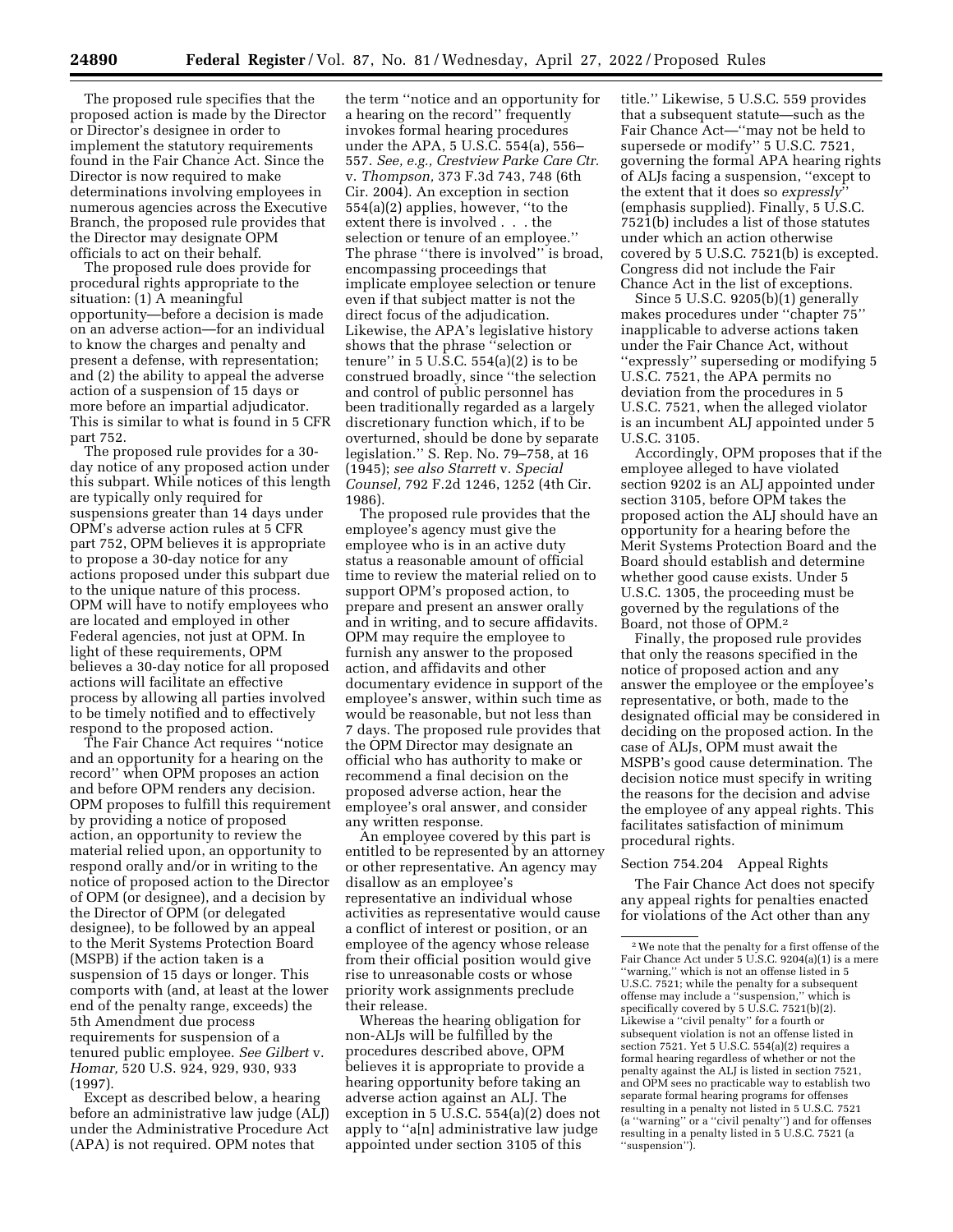appeal rights established by OPM. Under 5 U.S.C. 1103(a)(5), OPM has the broad authority to execute, administer, and enforce civil service rules and regulations. Therefore, pursuant to its statutory authority, as well as the President's delegation of his authority, OPM does have statutory authority to create the right of appeal to the Merit Systems Protection Board (MSPB) by regulation where appropriate. The Merit Systems Protection Board, in turn, has the responsibility to ''hear, adjudicate, or provide for the hearing or adjudication, of all matters within the jurisdiction of the Board under . . . law, rule, or *regulation,*'' and an employee may appeal to the Board ''from any action which is appealable to the Board under any law, rule, or *regulation.*'' 5 U.S.C. 1204(a)(1), 7701(a) (emphasis supplied). Both the U.S. Court of Appeals for the Federal Circuit and the Board have consistently affirmed the principle that the Board's enabling statute gives it appellate jurisdiction over actions that are made appealable to the Board by OPM regulation; and that where an appeal is solely by regulation, the regulation circumscribes the scope of the appeal. *See Roberto* v. *Dep't of the Navy,* 440 F.3d 1341, 1350 (Fed. Cir. 2006); *Folio* v. *Dep't of Homeland Sec.,*  402 F.3d 1350, 1355 (Fed. Cir. 2005); *Dowd* v. *United States,* 713 F.2d 720, 722–23 (Fed. Cir. 1983); *Gaxiola* v. *Dep't of the Air Force,* 6 M.S.P.R. 515, 519 (1981). For example, a probationer has certain rights of appeal only as conferred by OPM regulation. OPM is prescribing an MSPB appeal right for adverse actions of 15 days or longer and for civil penalties taken under the Fair Chance Act as described below, when the alleged violator is an employee other than an ALJ.

For forms of misconduct not covered by the Fair Chance Act, written warnings and suspensions of 14 days or less do not have appeal rights to the MSPB. This was an intentional choice on Congress's part in passing the Civil Service Reform Act (CSRA). This scheme balances the interests of Federal employees with the needs of ''sound and efficient administration.'' *See United States* v. *Fausto,* 484 U.S. 439, 445 (1988). Prudently, the more serious the personnel action, the more robust are the remedies afforded. For example, ''Chapter 75 of the Act governs adverse actions taken against employees for the 'efficiency of the service,' which includes action . . . based on misconduct.'' *Fausto,* at 446. Employees facing a ''major adverse action'' are entitled to MPSB review, and, if the decision is adverse, subsequent appeal

to the MSPB's reviewing court, the U.S. Court of Appeals for the Federal Circuit. *Id.* at 447. A covered employee facing only a ''minor adverse personnel action''—that is, a relatively short suspension—is entitled to less robust remedies, *id.* at 450: Namely, advance written notice, a reasonable time to respond, the right to be represented by an attorney, and a timely written decision, but not the right to full review by the MSPB and appeal to the Federal Circuit. 5 U.S.C. 7503(b).

For these reasons, OPM believes such appeal rights should not be conferred for written warnings and suspensions of 14 days or less taken under this subpart. This promotes efficiency and avoids creating inconsistencies on when appeal rights are provided for similar penalties on different types of misconduct. Moreover, for a short suspension under the Fair Chance Act, as for a short suspension under chapter 75, the procedures we propose—advance notice, an opportunity to review the material relied upon, and an opportunity for a written submission and an oral hearing before an OPM official, prior to any final action—are fair and adequate, without the need for an additional level of appeal to the MSPB.

Conversely, OPM has concluded that it would be appropriate to provide MSPB appeal rights for suspensions of more than 14 days under this subpart or any decision to impose a civil penalty. This facilitates a consistent approach to appeal rights for suspensions taken under the Fair Chance Act and under chapter 75. The agency will process any action at OPM's direction. Thus, there is no separate right of appeal to the agency from the decision. Any appeal to the MSPB will be against OPM and not against both OPM and the employee's agency.

The Board will have the authority to reverse OPM's action if the charges are not proved by preponderant evidence. If the Board finds that OPM has proved at least one specification of the charge by preponderant evidence, the Board must sustain the action. The Fair Chance Act does not incorporate the requirement in 5 U.S.C. 7503(a) and 7513(a) that an adverse action shall be ''for such cause as will promote the efficiency of the service.'' Accordingly, there is no requirement for OPM to prove a nexus between the employee's conduct and service efficiency, and the Board cannot mitigate the penalty.3

OPM reads 5 U.S.C. 9205(b) as permitting the Director to decide which adverse actions are subject to appeal and which are not. Because the adverse action is ordered by OPM and only processed by the employing agency, there is no right to file an administrative grievance or contractual negotiated grievance for the adverse action under a negotiated grievance procedure. OPM, not the employing agency, orders the action under the Fair Chance Act. OPM is not a party in an agency's administrative grievance procedures, and OPM is not the subject of a collective bargaining agreement between an agency and an exclusive bargaining representative for that agency.4 Therefore, an agency cannot overrule OPM's decision; the agency is merely processing an action taken by OPM. OPM invites public comment on whether a grievance procedure of some kind should be provided for short suspensions, and on how it would work considering that employing agencies lack discretion when OPM orders an adverse action.

## Section 754.205 Agency Records

This section outlines what OPM and the covered agency must maintain copies of, and their obligation under the Privacy Act.

## Part 920

OPM is proposing to regulate the provisions of the Fair Chance Act in 5 CFR part 920 because these provisions apply to positions in the excepted, Senior Executive, and competitive services. For the convenience of the reader, we are placing them in one location rather than repeat the provisions in parts 302, 317, 319, and 330, respectively. We also note that some agencies may have positions that are exempt from part 302 but not exempt from the provisions of the Fair Chance Act. Likewise, agencies may have positions akin to those in the SES, but which operate outside the provisions of part 317. Placing these rules in a common location not tied specifically to title 5 excepted service or SES rules will help mitigate any confusion as to their applicability governmentwide.

<sup>3</sup> In addition, a Fair Chance Act appeal is not a category of appeal for which the Board inherited the Civil Service Commission's penalty mitigation authority upon its establishment in 1978. *See* 

*Douglas* v. *Veterans Admin.,* 5 M.S.P.R. 280, 292– 94 (1981). Likewise, where, as in 5 U.S.C. 9205(a), Congress authorizes OPM to prescribe appellate procedures by regulation, OPM has latitude to prescribe the scope of the Board's jurisdiction. *See Folio,* 402 F.3d at 1355.

<sup>4</sup> In addition, an adverse action under the Fair Chance Act is not an action within the meaning of 5 U.S.C. 7512, so there can be no election of remedies under 5 U.S.C. 7121(e)(1).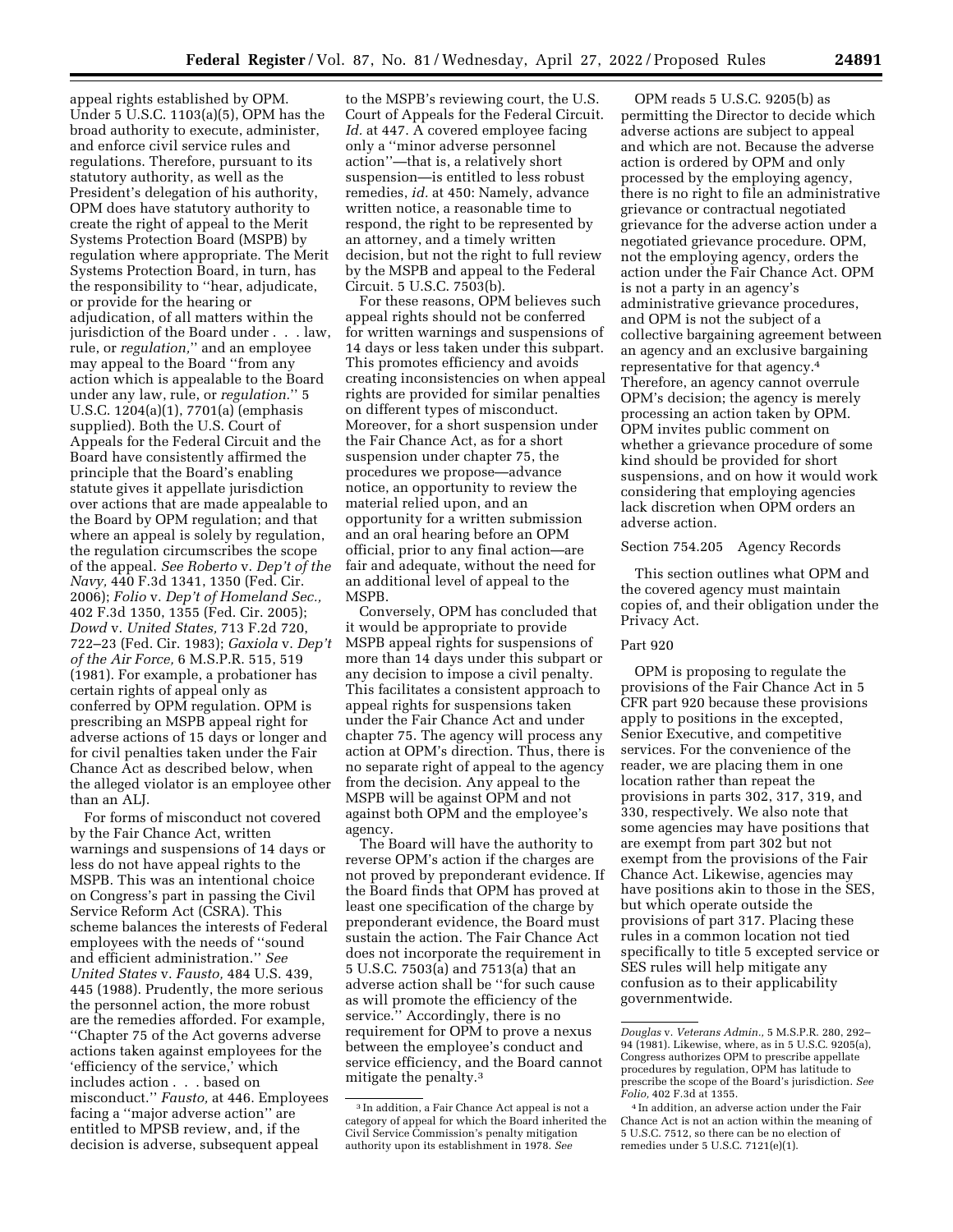## Subpart A

Proposed subpart A, of part 920 General Provisions, contains general provisions that are applicable to the timing of criminal history inquiries. Proposed section 920.101 contains definitions necessary for the administration of this part.

Proposed § 920.102 explains which positions are covered by this part and which positions may be excluded. Section 920.102(a) makes clear that positions in the competitive service, excepted service, and SES in executive agencies as well as positions in the United States Postal Service and the Postal Regulatory Commission are covered by this part. Section 920.102(b) states that for purposes of this part an exempt position is any position for which a hiring agency is required by statute to make inquiries into an applicant's criminal history prior to extending an offer of employment to the applicant.

The Fair Chance Act defines which agencies are covered by the Act. This definition includes an Executive Agency as such term is defined in 5 U.S.C. 105; the United States Postal Service and the Postal Regulatory Commission; and the Executive Office of the President. An ''Executive agency'' is defined in 5 U.S.C. 105 to mean an Executive Department under 5 U.S.C. 101, a Government corporation under 5 U.S.C. 103, and an independent establishment under 5 U.S.C. 104 (including the Government Accountability Office). Therefore, coverage of the Fair Chance Act is broad.

The definition of an ''executive agency'' in 5 U.S.C. 105 does not specifically include a ''military department'' as defined in 5 U.S.C. 102: Namely, the Department of the Army, the Department of the Navy, or the Department of the Air Force. OPM construes the Fair Chance Act to cover the military departments as well as the Department of Defense in which they reside, and proposes to include the military departments in the definition of a ''agency.'' Absent an expression of congressional intent to the contrary, because military departments are part of the Department of Defense, they are subject to those Civil Service laws that apply to an ''executive agency'' within the meaning of 5 U.S.C. 105. *See White*  v. *Dep't of the Army,* 115 M.S.P.R. 664, 668 (2011). Yet ''[t]he organizational history of the Department of Defense indicates that the military service departments were intended to function—at least, with respect to personnel matters—with the independence that generally

characterizes executive departments outside the Department of Defense, rather than the limited kind of independence that generally characterizes organizations within those departments.'' *Pervez* v. *Dep't of Navy,*  193 F.3d 1371, 1373 (Fed. Cir. 1999 (quoting *Francis* v. *Dep't of the Navy,* 53 M.S.P.R. 545, 549 (1992)). Thus, because of the military departments' ''treatment as separate agencies for personnel purposes,'' *Pervez,* 193 F.3d at 1374, OPM's proposed rule defines the military departments as separate ''agencies'' for purposes of complying with the Fair Chance Act.

While the coverage of Executive departments in 5 U.S.C. 101 is straightforward enough, 5 U.S.C. 9202(1) makes no specific exceptions for subdivisions of Executive departments which have their own statutory personnel authorities. Prominent examples include the Veterans Health Administration within the Department of Veterans Affairs, the Federal Aviation Administration within the Department of Transportation, the Transportation Security Administration within the Department of Homeland Security, and the intelligence components of the Department of Defense. We welcome comment on whether any statute establishing an alternative personnel system for a subdivision of a department or agency creates an exception from 5 U.S.C. 9202(1), notwithstanding the Fair Chance Act's later date of enactment.

The Fair Chance Act covers ''Government corporations'' and ''independent establishments'' as defined in 5 U.S.C. 103 and 104, and OPM must include them, generally, as covered ''agencies'' in our proposed rule. We note that these definitions have been broadly construed to cover a number of entities that have historically operated outside of the title 5 personnel system. Under 5 U.S.C. 103,

'' 'Government corporation' means a corporation owned or controlled by the Government of the United States,'' and this text has been construed to include both corporations wholly owned by the U.S. Government, and mixed-ownership corporations under U.S. Government control, as specified in 31 U.S.C. 9101(2) and (3). *See Snead* v. *Pension Benefit Guar. Corp.,* 74 M.S.P.R. 501, 503 (1997); *Dockery* v. *Fed. Deposit Ins. Corp.,* 64 M.S.P.R. 458, 461–62 (1984). In light of this broad construction, we are soliciting comment on whether the authorizing statute of any Government corporation operates to make an exception from 5 U.S.C. 9202(1)'s coverage, notwithstanding the Fair Chance Act's later date of enactment.

The term ''independent establishment'' is defined in 5 U.S.C. 104 as ''an establishment in the executive branch . . . which is not an Executive department, military department, Government corporation, or part thereof, or part of an independent establishment.'' The term has been construed broadly to cover independent, free-standing establishments with their own structure, or entities that have been created by statute or executive order and are not privately owned or privately controlled. *Applicability of the Fed. Vacancies Reform Act to Vacancies at the Int'l Monetary Fund and the World Bank,* 24 Op. O.L.C. 58, 65–66 (2000); *Hereford* v. *Tenn. Valley Auth.,* 88 M.S.P.R. 201, 205–206 (2001). There is no specific exception in 5 U.S.C. 104 for independent regulatory agencies or commissions as defined in 44 U.S.C. 3502(5), or for free-standing agencies that largely operate outside of the title 5 personnel system. Accordingly, we are soliciting comment on whether the authorizing statute of any independent establishment operates to make an exception from 5 U.S.C. 9202(1)'s coverage, notwithstanding the Fair Chance Act's later date of enactment.

Finally, 5 U.S.C. 9202(1)(B) expressly extends OPM's rulemaking and enforcement power under the Fair Chance Act to ''the Executive Office of the President.'' We construe this language as applying to an application for any competitive service position within the Executive Office of the President (EOP), consistent with OPM's broad legal authority over competitive service employment. Under 5 U.S.C. 3302 and 1104(a)(1), the President may ''prescribe rules governing the competitive service'' and ''delegate . . . authority for personnel management functions'' to OPM. The President has prescribed Civil Service Rules I and V, as codified in parts 1 and 5 of Title 5, Code of Federal Regulations. These rules state that for ''all positions in the competitive service and . . . all incumbents of such positions,'' OPM ''may secure effective implementation of the civil service laws, rules, and regulations'' by ''[e]valuating the effectiveness of . . . agency compliance with and enforcement of applicable laws, rules, regulations and office directives'' and ''[i]nvestigating, or directing an agency to investigate and report on, apparent violations of applicable laws, rules, regulations, or directives requiring corrective action, found in the course of an evaluation.'' 5 CFR 1.1, 5.2(b), (c). Following OPM's report of an evaluation or investigation, ''[w]henever the Director issues specific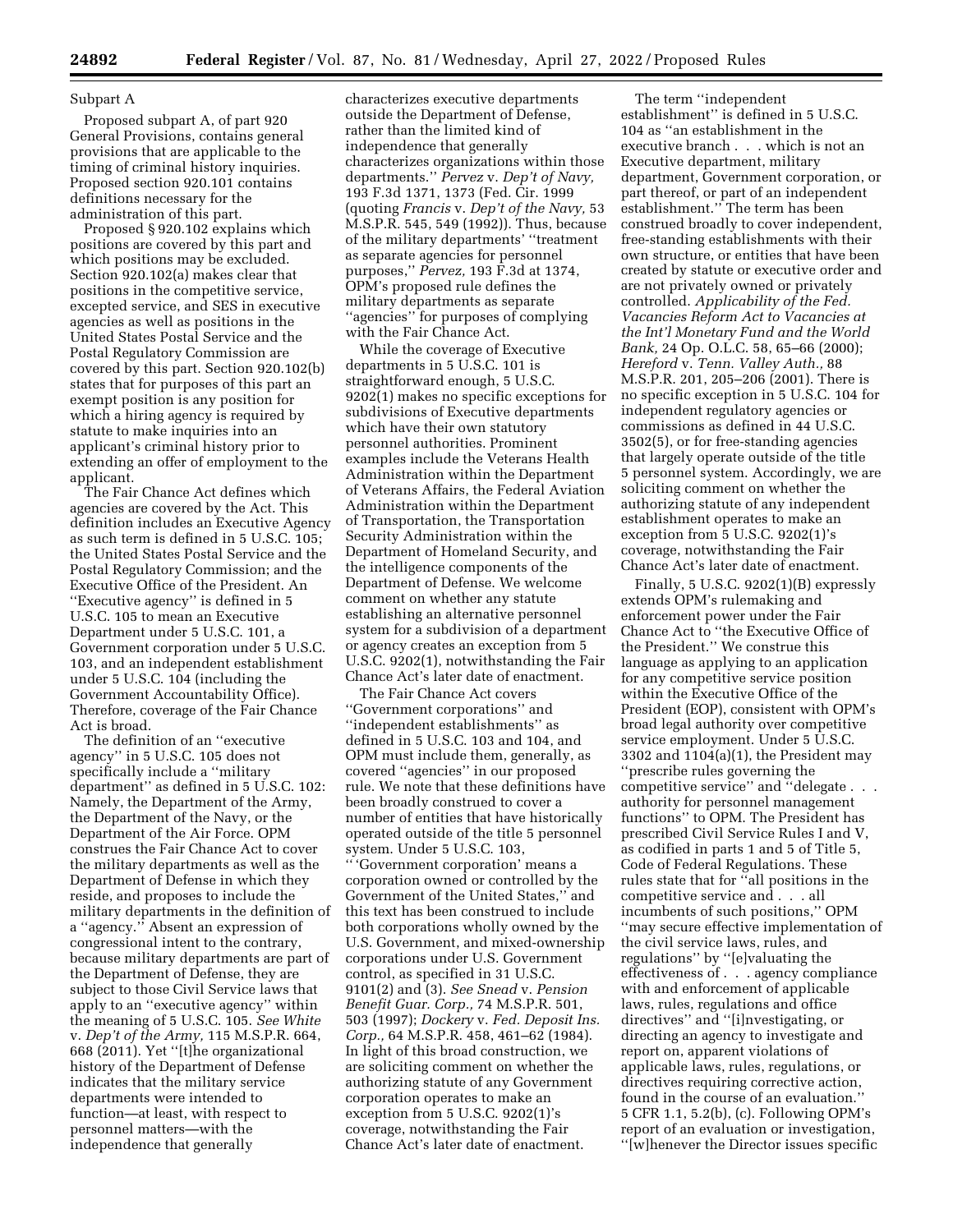instructions as to separation or other corrective action with regard to an employee, including cancellation of a personnel action, the head of the agency concerned shall comply with the Director's instructions;'' and OPM ''shall promulgate and enforce regulations necessary to carry out'' these requirements. 5 CFR 5.1, 5.3(b).

In 5 U.S.C. 1103(a)(5)(A) and 1303(1), Congress has charged OPM with ''executing, administering, and enforcing'' these civil service rules and ''investigat[ing] and report[ing] on matters concerning . . . the enforcement and effect'' of these rules. These provisions do not restrict OPM's oversight authority over positions and employees in the competitive service based on where they are placed in the Executive branch. Thus, it would be consistent with preexisting authority for OPM to order a penalty under the Fair Chance Act as a corrective action, following an investigation and an adverse action proceeding, if an EOP employee is found to have made a prohibited inquiry to an applicant for a competitive service position.

However, OPM's oversight authority is more limited with respect to positions and employees in the excepted service. We do not believe Congress intended to subject applications for positions outside of the competitive service in every component of the Executive Office of the President to OPM's regulatory and enforcement jurisdiction under the Fair Chance Act, considering the established principle that some, but not all, EOP components are ''independent establishments'' of the Executive branch within the meaning of 5 U.S.C. 104, and thus within 5 U.S.C. 105's definition of an ''executive agency'' subject to regular title 5 employment rules.

The term ''independent establishment'' in 5 U.S.C. 104 has been construed to cover those free-standing components of the EOP which have their own structure and unity, such as the Office of Management and Budget; but to exclude from its coverage components of informal or *ad hoc*  nature, *i.e.,* working groups or task forces. *See Applicability of the Fed. Vacancies Reform Act,* 24 Op. O.L.C. at 65–66, 67. The term has also been held to exclude those EOP components which are not ''independent establishments'' by operation of other laws. *See Haddon* v. *Walters,* 43 F.3d 1488, 1490 (D.C. Cir. 1995) (noting the exclusion of the Executive Residence).5

Thus OPM's proposed rule does not extend to applications for positions outside of the competitive service in these components of the Executive Office of the President.

In addition, the Act defines the terms ''appointing authority,'' ''conditional offer,'' and ''criminal history record information.'' An ''appointing authority'' is an employee in the executive branch of the Government of the United States that has authority to make appointments to positions in the civil service. ''Conditional offer'' means an offer of employment in a position in the civil service that is conditioned upon the results of a criminal history inquiry. The term ''criminal history record information'' has the meaning given the term in section 5 U.S.C. 9101(a), except as provided in subparagraphs (B) and (C) of section 9201. Subparagraph (B) states that criminal history record information includes any information described in the first sentence of section 9101(a)(2) that has been sealed or expunged pursuant to law. Subparagraph (C) states that criminal history record information includes information collected by a criminal justice agency, relating to an act or alleged act of juvenile delinquency, that is analogous to criminal history record information (including such information that has been sealed or expunged pursuant to law). OPM incorporates these definitions without additional interpretation, as they are clear on their face.

The Fair Chance Act uses the term ''employee,'' which is defined in 5 U.S.C. 2105; but effectively modifies the definition by including, in its coverage, the United States Postal Service and the Postal Regulatory Commission, which would otherwise be excluded from the definition by operation of 5 U.S.C. 2105(e). Accordingly, we are adding the following definition to proposed § 920.101: ''Employee means an 'employee' as defined in 5 U.S.C. 2105, and an employee of the United States Postal Service or the Postal Regulatory Commission.''

As described in greater detail below, we are defining ''political appointment'' as an appointment by the President without Senate confirmation (except those appointed under 5 CFR 213.3102(c)) because these are not positions of a confidential or policy determining character); an appointment to a position compensated under the Executive Schedule (5 U.S.C. 5312 through 5316); an appointment of a White House Fellow to be assigned as an assistant to a top-level Federal officer (5 CFR 213.3102(z)); a schedule C appointment (5 CFR 213.3301, 213.3302); a noncareer, limited term, or limited emergency Senior Executive Service appointment (5 CFR part 317, subpart F); an appointee to serve in a political capacity under agency-specific authority; and a provisional political appointment. This definition lists the different types of political appointing authorities found in regulation and statute.

Finally, we are defining an ''applicant'' as a person who has actually applied to an agency under its procedures for accepting applications. This definition resolves a textual ambiguity in 5 U.S.C. 9202(a). It makes clear that the Fair Chance Act's remedies are only for persons who have actually applied for Federal jobs, not for persons who, for example, are merely considering applying for a job, have saved a resume in an on-line applicant interface such as USAJOBS but have not yet submitted it in response to a job opportunity announcement, or have attended a recruiting event but have not yet formally applied for a vacancy. We note that for USAJOBS announcements, 5 CFR 330.104 requires agencies to notify applicants of how to submit an application and how the receipt of an application will be documented.

## Subpart B

Proposed subpart B addresses when inquiries into an applicant's criminal history may be made. Proposed § 920.201 regulates this aspect of the Fair Chance Act. Proposed paragraph (a) states that an agency cannot request an applicant's criminal history information orally or in written form, prior to giving a conditional offer of employment. This includes the following points in the recruitment and hiring process: (1) Initial application, through a job opportunity announcement on USAJOBS, or through any recruitment/ public notification such as on the agency's website/social media, etc.; (2) after an agency receives an initial application through its back-end system, through shared service providers/ recruiters/contractors, or orally or via

<sup>5</sup>We note that there is also substantial case law on when an EOP component is a covered ''agency'' within the meaning of the Freedom of Information Act (FOIA), 5 U.S.C. 552(f)(2). This case law did not

guide us in construing whether an EOP component is an ''agency'' within the meaning of the Fair Chance Act. This is because, despite facial similarities between 5 U.S.C. 105 and 5 U.S.C. 552(f)(2), the test of whether an EOP component is covered by the FOIA derives from the FOIA's unique legislative history, rather than from its text. *See Kissinger* v. *Reporter's Comm. for Freedom of the Press,* 445 U.S. 136, 156 (1980); *Citizens for Responsibility and Ethics in Wash.* v. *Office of Admin.,* 566 F.3d 219, 222 (D.C. Cir. 2009). OPM has no reason to believe that Congress intended the same considerations to govern EOP's coverage under the FOIA and EOP's coverage under the Fair Chance Act.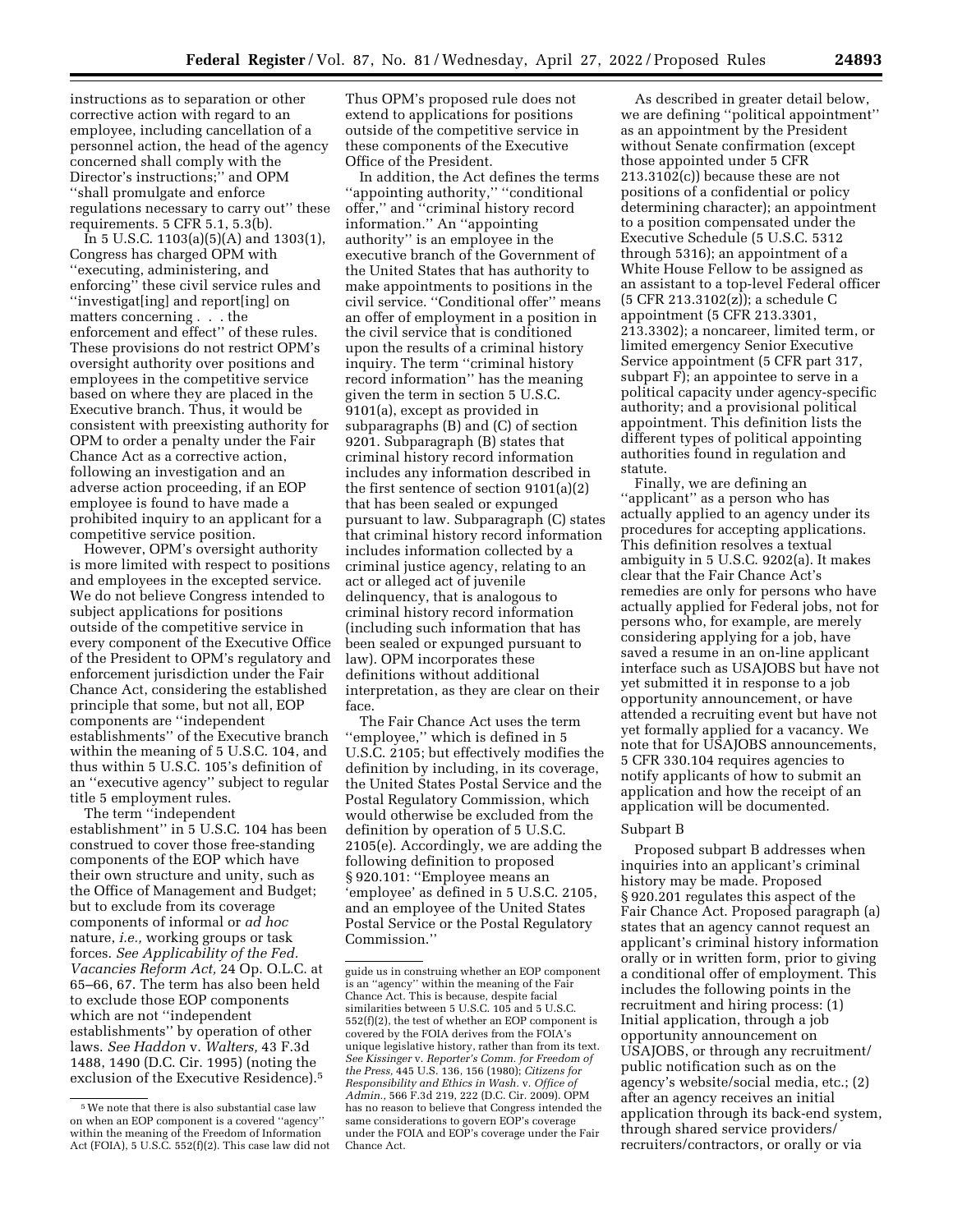email and other forms of electronic notification; and (3) prior to, during, or after a job interview. This prohibition applies to agency personnel, shared service providers, contractors involved in the agency's recruitment and hiring process, automated systems (specific to the agency or governmentwide), etc.

Proposed paragraph (b) tracks the requirements of 5 U.S.C. 9202(b) and (c)(1). It allows agencies to make inquiries into a job applicant's criminal history, prior to making a conditional job offer to that applicant, if doing so is otherwise required by law, if the position requires a determination of eligibility for access to classified information or employment in a sensitive position, or eligibility for acceptance or retention in the armed forces (as described in 5 U.S.C.  $9101(b)(1)(A)(i)$ , (ii), or (iii)), or if it is a Federal law enforcement officer position (as defined in section 115(c) of title 18). We are clarifying that for this purpose a ''sensitive position'' is one that been so designated under the Position Designation System issued by OPM and the Office of Director of National Intelligence, which describes in greater detail agency requirements for designating positions that could bring about a material adverse effect on the national security. This conforms to our regulations governing sensitive positions in 5 CFR 1400.201.

The reference in the Fair Chance Act to a position requiring a determination of eligibility for acceptance or retention in the armed forces is ambiguous. By its terms the Fair Chance Act applies only to applicants for ''an appointment to a position in the civil service,'' not for acceptance into the armed forces. We construe this provision as relating to those positions in the civil service where the applicant is required to maintain military membership as a condition of civilian Federal employment, *i.e.,* a dual-status military technician position. Our proposed rule incorporates this interpretation.

The Fair Chance Act applies to applicants to positions in the ''civil service,'' which, under 5 U.S.C. 2101(1), extends to ''all appointive positions'' in the executive branch. Proposed paragraph (b) makes an exception for applicants for political appointments, since political appointees provide confidential, policy-determining, or policy-advocating functions on behalf of the President or presidentiallyappointed agency heads, and serve as personal advisors and representatives to the President and other senior administration officials. Preemployment criminal history screening may be required for these positions

prior to a conditional offer of employment, because of the utmost trust and discretion required in these positions and the potential for adverse publicity associated with unfit applicants. OPM is not making an exception for applicants to positions requiring appointment by the President with the advice and consent of the Senate. The Fair Chance Act already excludes such positions because a ''conditional offer'' is never extended for these positions under 5 U.S.C. 9202(a); rather, the individual is nominated and then confirmed.

Proposed paragraph (b) also describes other circumstances for which OPM may grant exceptions in response to a request from a hiring agency. OPM may grant exceptions on a case-by-case basis only when an agency demonstrates specific job-related reasons why the agency needs to evaluate an applicant's criminal history for a position prior to making a conditional offer giving due consideration to positions that involve interaction with minors, access to sensitive information, or managing financial transactions.

Proposed paragraph (c) adds the requirement to notify applicants of the prohibition in job opportunity announcements and on agency websites/portals for positions that do not require a posting on USAJOBS, such as excepted service positions, in addition to information about its complaint process as required by part 754 of this chapter.

Proposed § 920.202 defines what constitutes a violation of the Fair Chance Act and the prohibition in proposed § 920.201. Proposed paragraph (a) defines a violation as any oral or written request from criminal history information prior to a conditional job offer. Proposed paragraph (b) explains that a violation occurs when a prohibited inquiry is made by agency personnel, including when they act through shared service providers, contractors involved in the agency's recruitment/hiring process, or automated systems (specific to the agency or governmentwide).

This section also outlines several situations in which a violation could occur. An agency cannot request criminal history information upon the initial application, through a job opportunity announcement on USAJOBS, or through any recruitment/ public notification such as on the agency's website/social media. An agency also cannot request this information after an agency receives an initial application through its back-end system, through shared service providers/recruiters/contractors, or

orally or via email and other forms of electronic notification prior to giving the conditional offer. Additionally, the agency cannot request the information verbally prior to, during, or after a job interview prior to giving a conditional offer.

Proposed paragraph (c) provides that when a prohibited request, announcement, or communication is publicly posted or simultaneously distributed to multiple applicants, it constitutes a single violation. This resolves an ambiguity in the language of 5 U.S.C. 9202(a) and prevents the absurd and unintended outcome of thousands of violations and complaints arising from a single job opportunity announcement on USAJOBS.

Proposed paragraph (d) explains that any violation as defined in paragraph (a) is subject to the complaint and penalty procedures in part 754 of this chapter.

# **Expected Impact of This Proposed Rule**

## *A. Statement of Need*

OPM is issuing this proposed rule to implement the provisions of the Fair Chance Act found in Chapter 92 of title 5, United States Code. This statute prohibits Federal agencies and Federal contractors from requesting that applicants for employment disclose criminal history record information before the agency makes a conditional offer of employment to that employee. The Fair Chance Act identifies some positions to which the prohibition shall not apply and requires OPM to issue regulations identifying additional positions to which the prohibition shall not apply. It also requires OPM to establish complaint procedures under which an applicant for a position in the civil service may submit a complaint, or any other information, relating to compliance by an employee of an agency with the Fair Chance Act, and adverse action and appeal procedures when it has been determined that a Federal employee has violated the Fair Chance Act. OPM is implementing these statutory requirements in the least burdensome way it can while still effectuating the congressional purposes of the Fair Chance Act.

#### *B. Impact*

The proposed rule allows job applicants to present their qualifications and abilities for assessment and be considered based on their merits without the specter of a criminal record during the selection process. Employment of people with criminal records is the single most important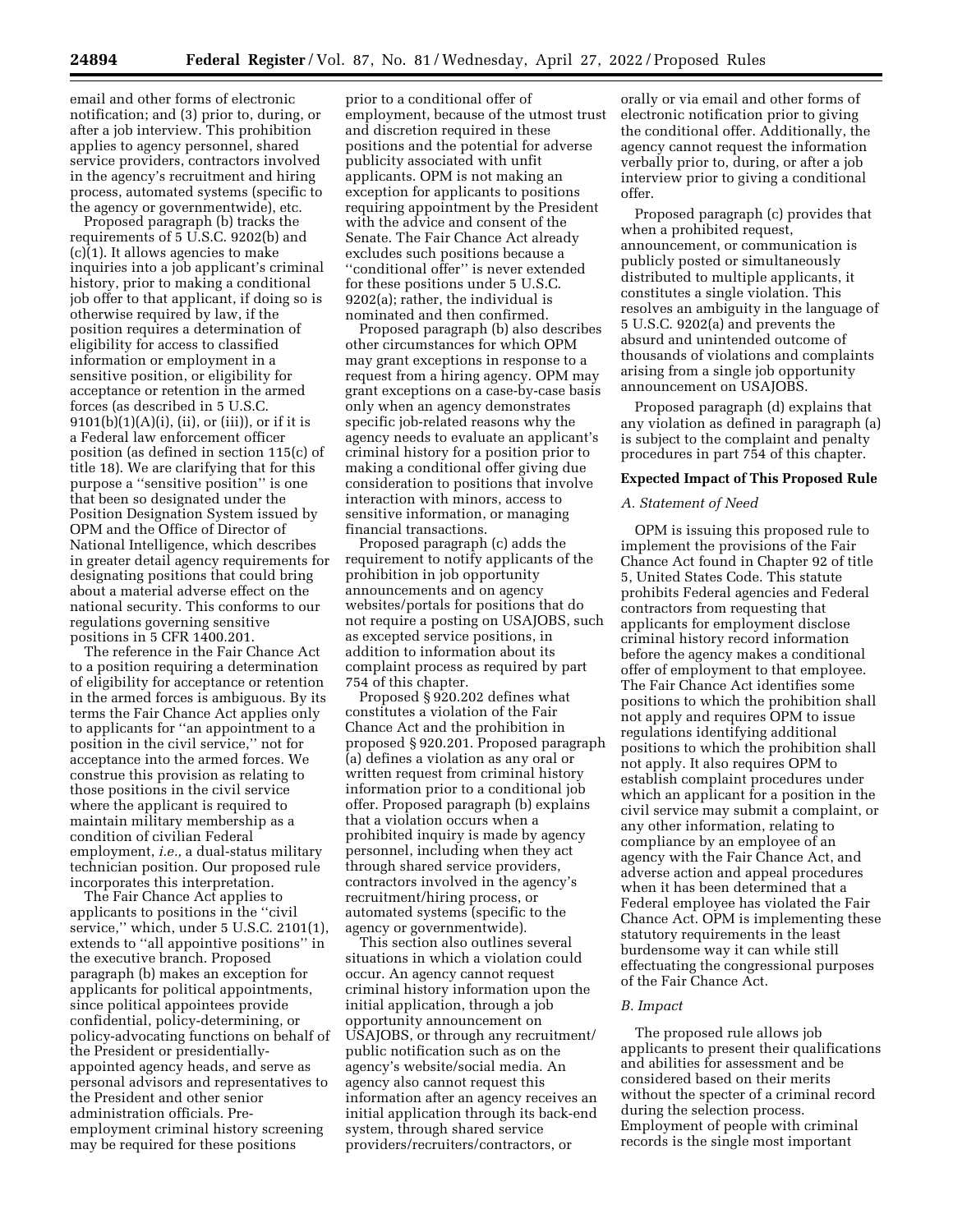influence on reducing re-offending.6 The impact to communities and society includes reducing criminal justice costs, crime victimization costs, and the costs of incarceration to the reoffenders and their families.7 Another significant impact of the proposed rule is that the Federal government, as the nation's largest employer and a model employer, will demonstrate an example of fair hiring practices by removing unnecessary barriers for people with records who desire to join the Federal workforce.

OPM believes there is significant value in being able to demonstrate the effect of these proposed regulations on both Federal agencies and formerly incarcerated individuals. As noted earlier, however, OPM currently does not have and is not aware of any data to show what impact, if any, OPM's existing ''Ban the Box'' rules have had on agency hiring processes. Therefore, OPM invites comments regarding any hiring data agencies may have that demonstrate the effect of either OPM's prior regulations or the potential impact of these proposed rules. This includes ways that these proposed rules may impact the size of applicant pools for positions not previously covered by OPM's regulation, including positions in the excepted service as well as positions in the United States Postal Service and the Postal Regulatory Commission.

## *C. Regulatory Alternatives*

OPM's implementing regulations are required by statute and cannot be avoided. In the proposed regulations for part 754, OPM fleshes out procedures for receiving and investigating complaints, or any other information, as well as procedural and appeal rights for an agency employee alleged to have violated section 9202. The statute establishes the agencies and employees covered by proposed 5 CFR part 754, available penalties that can be imposed for an employee found to have violated section 9202, and the 30-day timeframe for appealing an adverse action.

First, OPM considered the option of receiving complaints, and any other information, directly from applicants and conducting its own outreach and investigative fact-finding, as appropriate to the nature of the applicant's submission. However, OPM believes there is ample precedent for agencies to establish internal procedures for receipt

and investigation of employment-related complaints against the agency and to accomplish these tasks in a fair and impartial manner. Therefore, we have laid out an approach that we believe is minimally burdensome for agencies. Subject to OPM guidelines and oversight, the proposed rule assigns to each agency covered by the Fair Chance Act regulations the responsibility to receive complaints, or any other information, and any applicable supporting material. Further, the proposed rule delegates to each agency OPM's responsibility to conduct an investigation of the complaint, or any other information, regarding compliance with 5 U.S.C. 9202. OPM believes that establishing a process which is similar to other successful and effective processes will facilitate implementation of the Fair Chance Act complaint process in covered agencies as agencies are already familiar with these similar processes. While the proposed rule provides parameters to guide agencies and facilitate governmentwide consistency, the assignment and delegation to agencies reduces the need for what would be more extensive regulations if OPM were directly receiving and investigating complaints, and other information, related to an alleged violation of section 9202.

Regarding the procedures for adverse actions, the statute requires notice and an opportunity for a hearing on the record by OPM for any employee alleged to have committed a violation of section 9202. Section 9205 further notes that the procedures of chapter 75 of title 5, United States Code, are not applicable and that appeal or judicial review are not applicable except as provided under procedures established by the Director of OPM. Because chapter 75 procedures are not available, it is necessary for OPM to propose an alternative to implement the unique procedural and appeal elements of the Fair Chance Act. In developing proposed procedures, OPM considered the benefits of adapting the adverse action procedures found at 5 CFR part 752 rather than another approach. Adapting the part 752 procedures affords agencies the benefit of familiarity, facilitates ease of transfer in knowledge and skills to the new regulations, and reduces the need for more extensive or complex regulations.

## *D. Costs*

Costs Related to Parts 302, 317, 319, 330, 731 and 920—Restrictions on Preemployment Criminal Inquiries Prior to Conditional Offer

This rule will affect the operations of over 80 Federal agencies—ranging from cabinet-level departments to small independent agencies. This rule expands the prohibition on making inquiries into an applicant's criminal background prior to a conditional offer of employment. The prohibition currently applies to positions in the competitive service. The proposed rule would expand this prohibition to include agencies with positions in the excepted service and the Senior Executive Service. There are approximately 20 agencies in the Executive Branch that are fully in the excepted service that will be impacted by this rule. We estimate that this rule will require individuals employed by these agencies to develop policies and procedures to implement the rule when making appointments. For the purpose of this cost analysis, with regard to parts 302, 317, 319, 330, 731, and 920, the assumed average salary rate of Federal employees performing this work will be the rate in 2022 for GS–14, step 5, from the Washington, DC, locality pay table (\$143,064 annual locality rate and \$68.55 hourly locality rate). We assume that the total dollar value of labor, which includes wages, benefits, and overhead, is equal to 200 percent of the wage rate, resulting in an assumed labor cost of \$137.10 per hour.

In order to comply with the regulatory changes in this proposed rule, affected agencies will need to review the rule and update their policies and procedures. We estimate that, in the first year following publication of the final rule, this will require an average of 250 hours of work by employees with an average hourly cost of \$137.10. This would result in estimated costs in that first year of implementation of about \$34,275 per agency, and about \$2,742,000 in total governmentwide. We do not believe this rule will substantially increase the ongoing administrative costs to agencies (including the administrative costs of administering the program and hiring and training new staff).

Costs Related to Part 754—Complaint Procedures, Adverse Actions, and Appeals for Criminal History Inquiries Prior to Conditional Offer

Regarding the implementation of the regulatory requirements in proposed part 754, in the event of a complaint by an applicant, agencies will incur labor costs associated with the investigation into the complaint and OPM will incur labor costs associated with reviewing the results of the investigation and reaching a determination which could include issuing a notice of proposed action to the subject of the complaint, considering any response, and making a

 $^{\rm 6}$  National Employment Law Project, ''The Business Case: Becoming a Fair-Chance Employer'' (June 2016).

<sup>7</sup>U.S. Department of Labor, ''Reducing Recidivism and Increasing Opportunity'' (June 2018).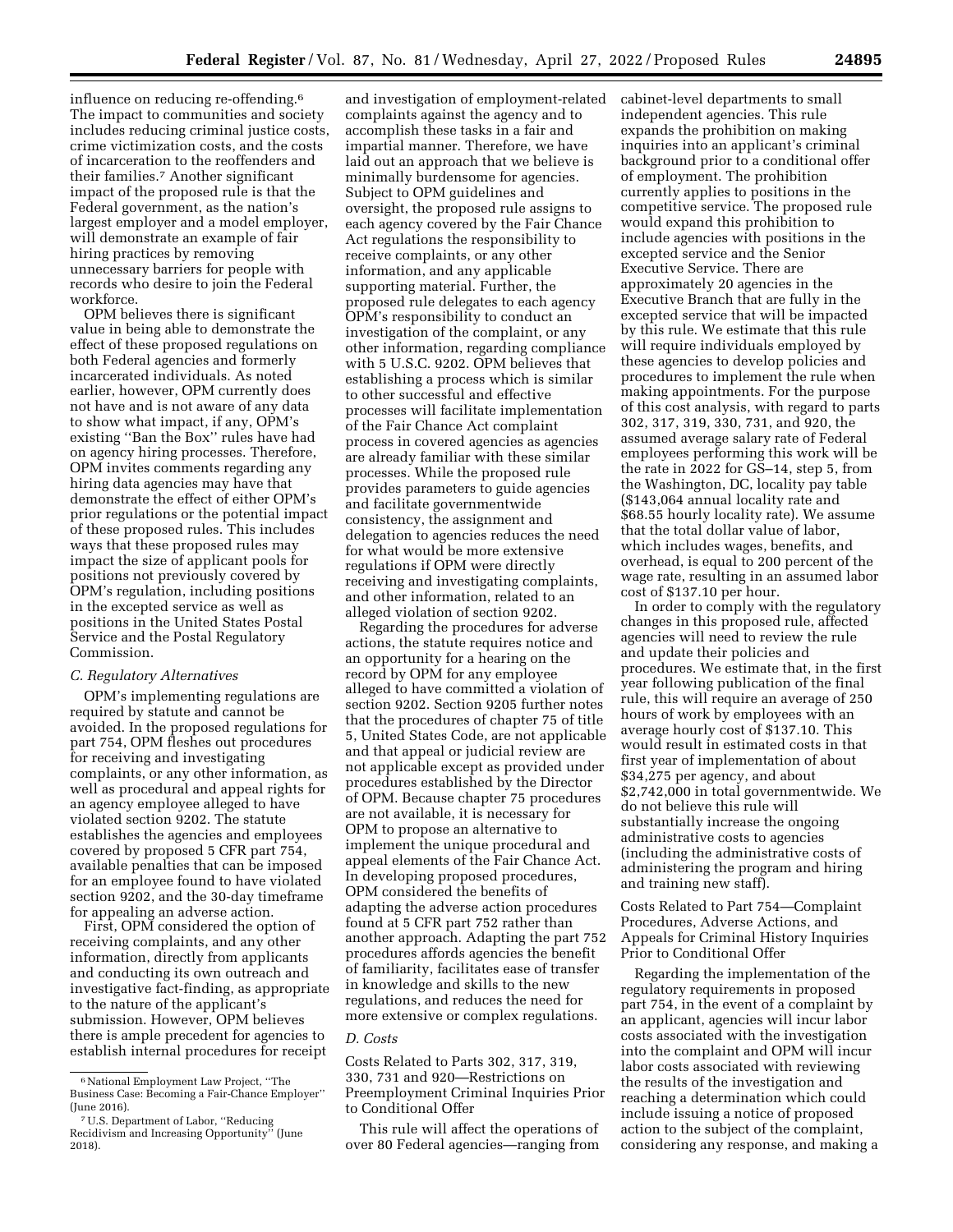final determination. In the event OPM directs the employing agency to take an action as a result of a founded complaint, OPM would incur labor costs in responding to and/or defending any appeal by the subject of the complaint to the Merit Systems Protection Board.

In order to estimate the costs to implement the proposed regulatory requirements in part 754 for complaint procedures, adverse actions, and appeals, OPM made certain assumptions and considered that some costs may vary depending on agency size and the extent to which an agency is able to leverage existing policies, practices, and procedures. For this cost analysis, the assumed staffing for Federal employees performing the work required by the regulations in part 754 is one executive; one GS–14, step 5; a GS–15, step 5; and one GS–7, step 5 in the Washington, DC, locality area. The 2022 basic rate of pay for an executive at an agency with a certified SES performance appraisal system ranges from \$135,468 to \$203,700 annually, for an average of \$169,584 per year or \$81.26 per hour. For General Schedule employees in the Washington, DC, locality area, the 2022 pay table rates are \$168,282 annually and \$80.63 hourly for GS–15, step 5; \$143,064 annually and \$68.55 for GS– 14, step 5, and \$57,393 annually and \$27.50 hourly for GS–7, step 5. We assume that the total dollar value of labor, which includes wages, benefits, and overhead, is equal to 200 percent of the wage rate, resulting in assumed hourly labor costs of \$162.51 for an executive; \$161.27 for a GS–15, step 5; \$137.10 for a GS–14, step 5; and \$55 for a GS–7, step 5.

As to overall complaint procedures, program implementation and oversight, OPM assumes it will incur certain upfront costs and then ongoing costs. For example, the establishment of new processing codes requires one-time updates to OPM's databases and personnel action processing handbook. After the issuance of any final rule effecting part 754, OPM may develop additional materials related to its implementation. This includes, but is not limited to, procedures and guidance related to agency obligations to report to OPM actions taken to investigation any complaints filed by an applicant regarding an agency's compliance with 5 U.S.C. 9902 and adverse actions taken at the direction of OPM for noncompliance with 5 U.S.C. 9202. OPM estimates that the cost for its implementation and oversight in the first year will be \$30,370.00 and \$3,687.04 on average in subsequent years.

OPM estimates that it will cost each agency \$21,319.04 in the first year to establish an internal policy for handling alleged violations of 5 U.S.C. 9202. We assume that larger agencies advertise more vacancies and are therefore likely to receive a greater number of complaints. We estimate the annual cost of complaint intake and investigation for large agencies to be \$172,746.00 (based on an average of 30 complaints per large agency); medium size agencies \$115,164.00 (for 20 complaints); and small size agencies \$57,582.00 (for 10 complaints). The total estimated cost for agencies to receive and investigate complaints is \$345,492.00 annually, which averages to \$5,758.20 per complaint.

For agency outreach regarding any other information that may potentially be an attempt to file a complaint for an alleged violation of 5 U.S.C. 9202, OPM again assumes that larger agencies advertise more vacancies and are therefore likely to experience a greater number of such instances. We estimate that large agencies on average may conduct 30 instances of outreach and incur \$8,226.00 for the total number of instances. Medium size agencies may conduct outreach for 20 instances and incur \$5,484.00 total. Small agencies may conduct outreach for 10 instances and incur \$2,742.00 total. The total estimated annual cost of agency outreach is \$16,452.00 and the average cost of agency outreach is \$274.20 per instance.

Following agency intake, outreach (if applicable), and investigation, OPM is responsible for administering the adverse action procedures as outlined in proposed § 754.203. Based on the estimate for the annual number of complaints that Federal agencies may receive (60 for large, medium, and small agencies combined), OPM estimates that 75%, or 15, of the complaints may result in a finding of a violation of 5 U.S.C. 9202. While OPM will carefully review and consider each investigative file submitted by agencies, OPM expects that only those investigations that result in a finding of a violation will generate a meaningful increase in cost above staff's usual duties and responsibilities. Assuming 15 such cases, the total cost for OPM's administration of the adverse action procedures, including proposing an action, considering any reply, and issuing a decision, is estimated to be \$159,818.40. The average cost for OPM per adverse action is \$10,654.56.

Under the proposed regulation, agencies are responsible for processing any adverse action imposed by OPM. Agencies routinely process suspensions for other forms of misconduct. Thus,

applying those same procedures to adverse actions imposed for violations of 5 U.S.C. 9202 will be a negligible cost for agencies. However, OPM does anticipate some cost for the one-time update to agency processing systems for the new codes established by OPM to identify that the adverse actions are taken under 5 U.S.C. 9202, as well as the establishment of agency procedures for the collection of civil penalties. OPM estimates the costs to agencies in the first year for updating their systems and procedures and processing actions to be \$24,690.04. Thereafter, we estimate that the average cost for an agency to process an adverse action, including any civil penalty, is \$960.50 per action.

The available penalties for violations of 5 U.S.C. 9202 include written warnings and short suspensions (14 days or less) that are not grievable or appealable. Further, an employee's first two violations of section 9202 will result in a penalty no stronger than a seven-day suspension. For only a third or subsequent violation would OPM impose a penalty that may be appealable to the MSPB. While such an appeal to the MSPB is possible, we believe that it will be rare that an employee violates section 9202 three or more times. OPM anticipates that if 15 adverse actions are imposed per year, only one on average will be appealable to the MSPB. We therefore do not believe there will be a measurable impact on MSPB operations and thus, we have not estimated costs for the MSPB.

Because any appeal filed is against OPM and not the employing agency, OPM will be responsible for defending the action. OPM estimates \$11,447.84 to defend an appeal.

The remaining requirements of the proposed part 754 for complaint procedures, adverse actions, and appeals will require minimal costs for OPM or agencies. With respect to informing applicants of the agency's complaint procedures via the agency's public website and in vacancy announcements, the additional cost to agencies will be small. Agencies already provide notice on their public websites and in vacancy announcements about how an applicant can file an EEO complaint. Also, agencies provide information to the public on their external websites about how to file an Inspector General complaint. Thus, an additional notice does not present a significant additional cost. In conclusion, OPM estimates a cost of \$598,141.47 to implement the complaint procedures under the proposed Fair Chance Act regulations in the first year and the recurring cost per year to be \$32,782.34.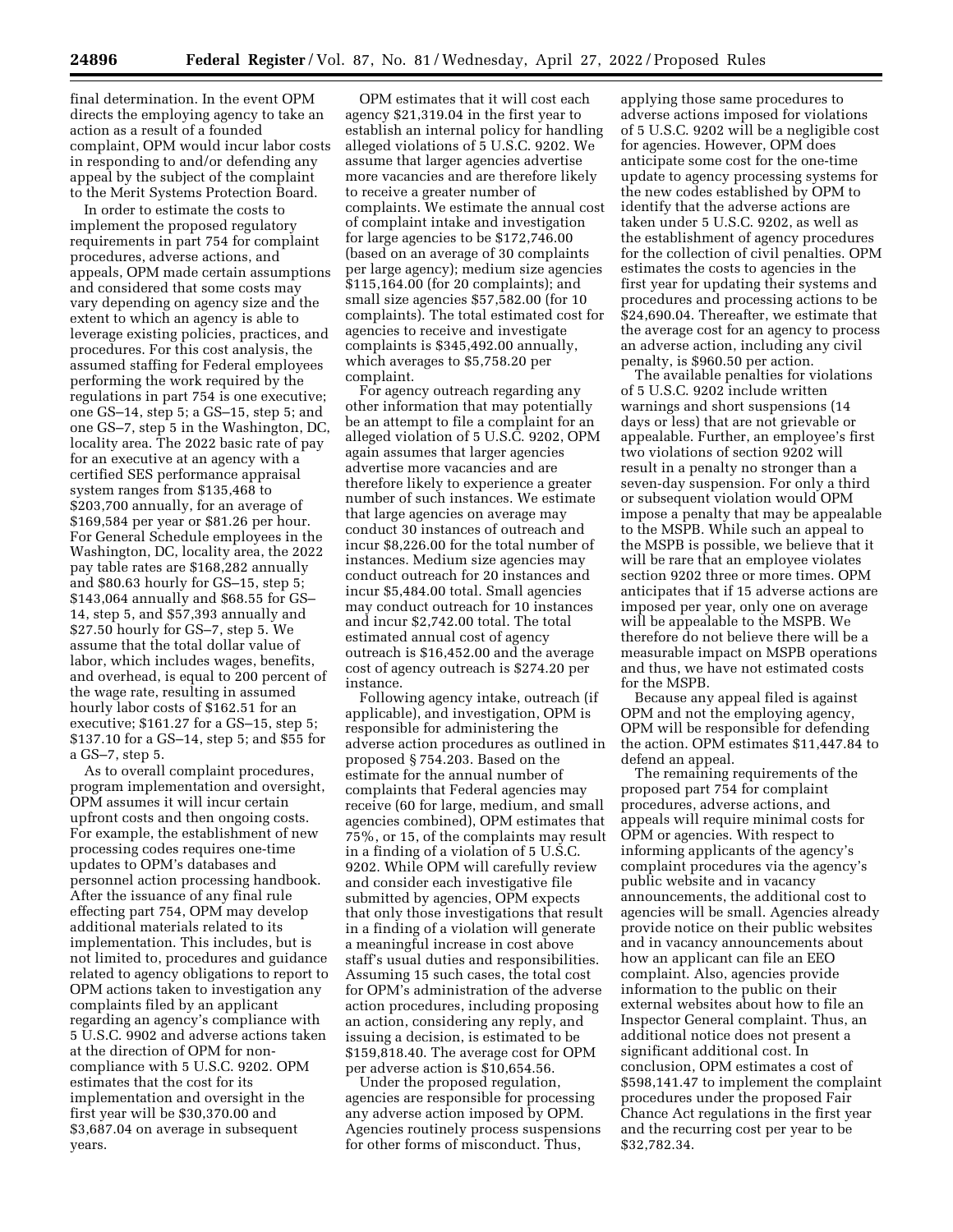## Indirect Costs

We note that OPM's rule, when finalized, may have indirect costs on other entities. Section 1122(d) of the Fair Chance Act amends section 207(d)(2) of the Congressional Accountability Act of 1995 to require the Board of Directors of the Office of Congressional Workplace Rights to promulgate regulations that are ''the same'' as OPM's ''except to the extent that the Board may determine, for good cause shown and stated together with the regulation, that a modification of such regulations would be more effective for the implementation of the rights and protections under this section.'' Section 1122(e) of the Fair Chance Act similarly amends 28 U.S.C. 604(e)(5)(B) to require the Director of the Administrative Office of the U.S. Courts to promulgate regulations that are ''the same'' as OPM's ''except to the extent that the Director . . . may determine, for good cause shown and stated together with the regulation, that a modification of such regulations would be more effective for the implementation of the rights and protections under this subsection.'' Finally, section 1123(c) of the Fair Chance Act requires the Federal Acquisition Regulation (FAR) Council to amend the FAR ''to be consistent with'' OPM's regulations ''to the maximum extent practicable'' and to ''include together with such revision an explanation of any substantive modification of the Office of Personnel Management regulations, including an explanation of how such modification will more effectively implement the rights and protections under this section.''

Such indirect costs are not quantifiable since sections 1122(d)–(e) and 1123(c) of the Fair Chance Act give the other entities significant leeway to adopt, reject, or modify OPM's regulations with respect to the populations covered by those sections.

# *E. Benefits*

The Fair Chance Act regulations will help level the playing field for applicants with a criminal history record, contribute to an equitable and diverse Federal workforce, and enhance transparency and accountability in the Federal hiring process. More than 70 million adults in the United States have an arrest or conviction record that can show up on a routine background check for employment. As a result, one in three adults may face serious challenges securing employment in order to provide for their families and

communities.8 With some exceptions, the Fair Chance Act prohibits Federal employers from requesting that an applicant disclose criminal history record information before the agency makes a conditional offer of employment to that applicant. The proposed regulations provide the opportunity for qualified applicants with records to advance in the hiring process just as a qualified applicant without a criminal history record would advance. Studies show that employment is the single most important factor in reducing recidivism; that people with criminal records are no more likely to be fired for misconduct than people without records; and that they are statistically less likely to quit, which saves employers in turnover costs.9 Therefore, the regulations benefit not only the Federal government as an employer but also American society as a whole at the family and community levels.

This regulation will support the Administration's priority to advance comprehensive equity. Executive Order 14035 establishes an initiative on diversity, equity, inclusion, and accessibility (DEIA). As part of the DEIA Initiative, a Government-Wide Strategic Plan To Advance Diversity, Equity, and Accessibility In The Federal Workforce was released by OPM in November 2021. This new DEIA strategic plan directs agencies to prioritize a number of efforts to support sustainability and continued improvement on DEIA matters. The proposed rule can help Federal agencies realize the vision of the Federal government as a model employer in the areas of diversity, equity, and inclusion. There is evidence that people of color have less access to basic resources as compared to other segments of the American population. For example, Black women with records are most impacted by the high rate of unemployment for formerly incarcerated people.10 By removing barriers to fair competition through the Fair Chance Act along with other initiatives, Federal agencies stand to gain a more diverse applicant pool, improve equity in the hiring process, and build or maintain a workforce fully representative of America.

Finally, another benefit of the proposed rule is increased transparency

and accountability in the Federal hiring process. The regulations protect the rights of applicants who believe they have been subjected to a violation of 5 U.S.C. 9202 and holds accountable Federal employees found to have committed such a violation. This regulation should have a deterrent effect on supervisors, managers, and other employees involved in the hiring process to prevent them from engaging in activities that are in violation of the Fair Chance Act.

# *F. Request for Comment and Data*

In addition to the questions posed in the regulatory analysis and given the limited information on the Federal Government's implementation on Ban the Box, OPM requests comment on the implementation and impacts of Ban the Box efforts in the private sectors. Such information will be useful for better understanding the impact of these regulations on hiring by Federal agencies. The types of information that OPM is interested in include, but are not limited to, the following:

• Based on what the private sector has done, what should OPM, Federal agencies, and the government as a whole hope to accomplish with implementation of these regulations?

• Has your organization's implementation of Ban the Box impacted and aided your organization's diversity, equity, inclusion, and accessibility efforts? If so, how?

• Does your hiring process include any proactive efforts or accommodations related to candidates who have a criminal history record? Have you taken any steps, such as streamlining or revising your application process to address barriers facing candidates who have a criminal history record?

• How many roles does your organization have that are currently open or will be open that can be filled by candidates with criminal history records? How many positions has your organization filled?

• How does your organization measure success with respect to hiring candidates with criminal history records? Do you have data or reports to share?

• To the extent your organization has data regarding the number of employees who have a criminal history record, what has been your experience with respect to those candidates and employee turnover? How does employee turnover for those with criminal history records compare to employee turnover for those without criminal history records?

<sup>8</sup>National Employment Law Project Fact Sheet, FAQ (December 17, 2019).

<sup>9</sup>Lee-Johnson, ''Give Job Applicants with Criminal Records a Fair Chance'' (September 21, 2020), and Society for Human Resources Management, ''2021 Getting Talent Back to Work Report'' (May 2021).

<sup>10</sup>National Employment Law Project Fact Sheet, FAQ (December 17, 2019).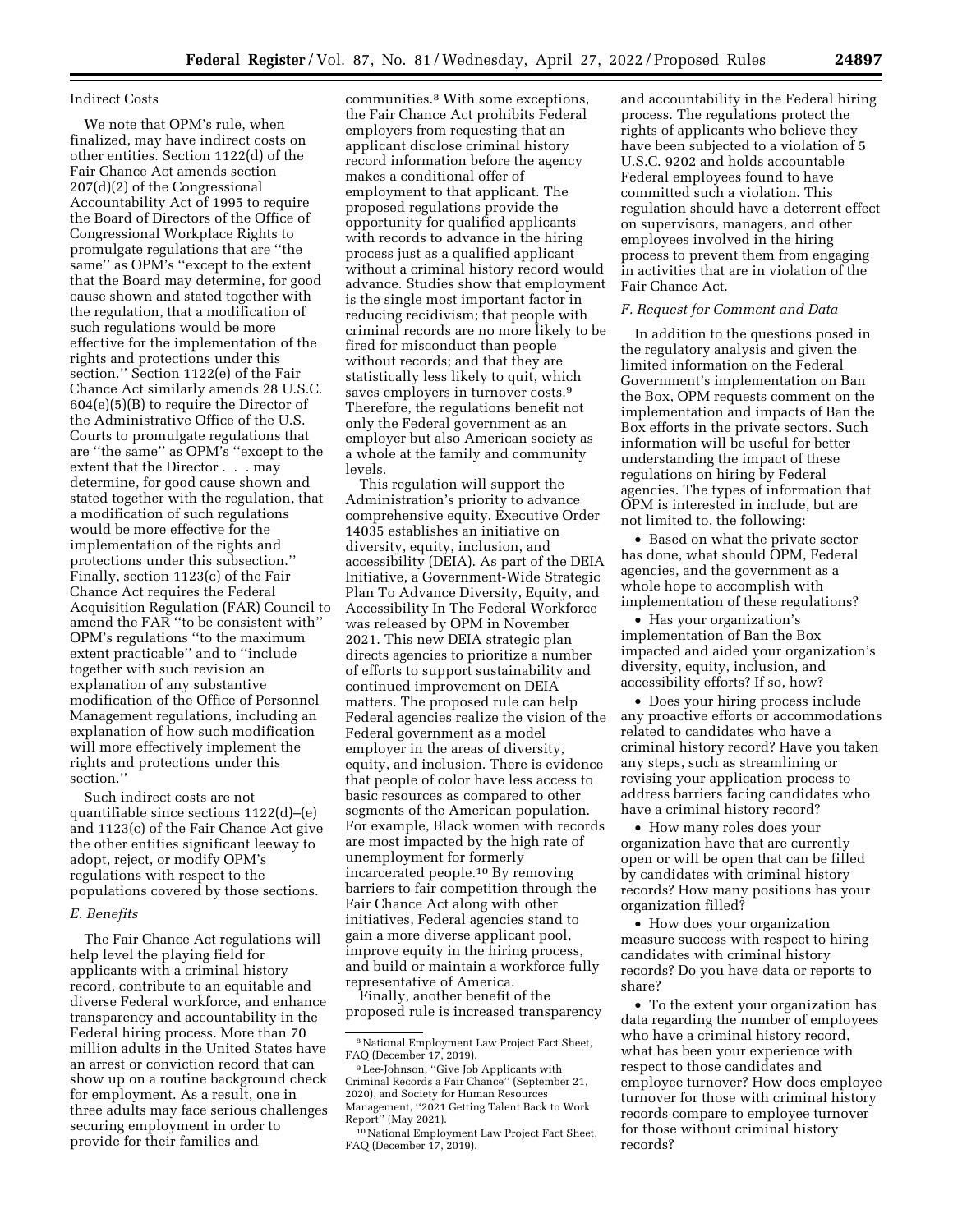• Has Ban the Box increased qualified applicants for hard-to-fill positions? If so, what types of positions?

• OPM recognizes that engaging in efforts to hire candidates with a criminal history record is not only an opportunity to diversify the federal government workforce but is also a chance to forge meaningful connections with job development experts in local communities. How has your organization partnered with local source partners to give you strategic access to talented individuals with criminal history records? What should OPM and federal agencies consider in this area?

• Are there actions that you have taken to better ensure that applicants with criminal history records can succeed once hired? How can OPM ensure federal agencies are ready to receive talented applicants who have criminal history records, once they receive conditional offers of employment?

• Many candidates with criminal history records who are qualified in terms of the skills they possess may not have previous job experience in the role, or may have a lengthy employment gap during a period of incarceration. As your organization recruits for your open roles, how have you focused on identifying candidates who, even though they may not have significant work experience, can demonstrate transferable skills that will make them successful in your organization?

• Some studies <sup>11</sup> suggest implementation of Ban the Box results in lower employment for certain groups. What should OPM and Federal agencies do to avoid these outcomes? Are there other studies to review and consider as part of the federal hiring process for these individuals to mitigate or avoid these outcomes?

• Are there additional ways that the Federal Government can be a model employer with respect to individuals with criminal history records?

## *G. List of Sources*

- Lee-Johnson, Margie. ''Give Job Applicants with Criminal Records a Fair Chance.'' *Harvard Business Review,* September 21, 2020. *[https://hbr.org/2020/09/give-job](https://hbr.org/2020/09/give-job-applicants-with-criminal-records-a-fair-chance?autocomplete=true)[applicants-with-criminal-records-a-fair](https://hbr.org/2020/09/give-job-applicants-with-criminal-records-a-fair-chance?autocomplete=true)chance?autocomplete=true*
- National Employment Law Project. ''FAQ: Fair Chance to Compete for Jobs Act of

2019,'' December 2019. *[https://](https://s27147.pcdn.co/wp-content/uploads/Fact-Sheet-FAQ-Federal-Fair-Chance-Compete-Jobs-Act-2019.pdf) [s27147.pcdn.co/wp-content/uploads/](https://s27147.pcdn.co/wp-content/uploads/Fact-Sheet-FAQ-Federal-Fair-Chance-Compete-Jobs-Act-2019.pdf) [Fact-Sheet-FAQ-Federal-Fair-Chance-](https://s27147.pcdn.co/wp-content/uploads/Fact-Sheet-FAQ-Federal-Fair-Chance-Compete-Jobs-Act-2019.pdf)[Compete-Jobs-Act-2019.pdf](https://s27147.pcdn.co/wp-content/uploads/Fact-Sheet-FAQ-Federal-Fair-Chance-Compete-Jobs-Act-2019.pdf)* 

- National Employment Law Project. ''The Business Case: Becoming a Fair-Chance Employer,'' June 2016. *[https://](https://s27147.pcdn.co/wp-content/uploads/Business-Case-Fair-Chance-Employment.pdf) [s27147.pcdn.co/wp-content/uploads/](https://s27147.pcdn.co/wp-content/uploads/Business-Case-Fair-Chance-Employment.pdf) [Business-Case-Fair-Chance-](https://s27147.pcdn.co/wp-content/uploads/Business-Case-Fair-Chance-Employment.pdf)[Employment.pdf](https://s27147.pcdn.co/wp-content/uploads/Business-Case-Fair-Chance-Employment.pdf)*
- Society for Human Resources Management. ''2021 Getting Talent Back to Work Report: A Workplace Survey on Hiring and Working with People with Criminal Records,'' May 2021. *[https://www.getting](https://www.gettingtalentbacktowork.org/wp-content/uploads/2021/05/2021-GTBTW_Report.pdf) [talentbacktowork.org/wp-content/](https://www.gettingtalentbacktowork.org/wp-content/uploads/2021/05/2021-GTBTW_Report.pdf)  [uploads/2021/05/2021-GTBTW](https://www.gettingtalentbacktowork.org/wp-content/uploads/2021/05/2021-GTBTW_Report.pdf)*\_ *[Report.pdf](https://www.gettingtalentbacktowork.org/wp-content/uploads/2021/05/2021-GTBTW_Report.pdf)*
- U.S. Department of Labor. ''Reducing Recidivism and Increasing Opportunity: Benefits and Costs of the RecycleForce Enhanced Transitional Jobs Program,'' June 2018. *[https://www.mdrc.org/sites/](https://www.mdrc.org/sites/default/files/ETJD_STED_Benefit_Cost_Technical_Supplement_508.pdf)  [default/files/ETJD](https://www.mdrc.org/sites/default/files/ETJD_STED_Benefit_Cost_Technical_Supplement_508.pdf)*\_*STED*\_*Benefit*\_*Cost*\_ *Technical*\_*[Supplement](https://www.mdrc.org/sites/default/files/ETJD_STED_Benefit_Cost_Technical_Supplement_508.pdf)*\_*508.pdf*

# **Executive Orders 13563 and 12866, Regulatory Review**

Executive Orders 13563 and 12866 direct agencies to assess all costs and benefits of available regulatory alternatives and, if regulation is necessary, to select regulatory approaches that maximize net benefits (including potential economic, environmental, public health and safety effects, distributive impacts, and equity). Executive Order 13563 emphasizes the importance of quantifying both costs and benefits, of reducing costs, of harmonizing rules, and of promoting flexibility. In accordance with the provisions of Executive Order 12866, this rule was reviewed by the Office of Management and Budget as a significant, but not economically significant, rule.

## **Regulatory Flexibility Act**

The OPM Director certifies that this rule will not have a significant economic impact on a substantial number of small entities because it applies only to Federal agencies and employees.

## **E.O. 13132, Federalism**

This regulation will not have substantial direct effects on the States, on the relationship between the National Government and the States, or on distribution of power and responsibilities among the various levels of government. Therefore, in accordance with Executive Order 13132, it is determined that this rule does not have sufficient federalism implications to warrant preparation of a Federalism Assessment.

# **E.O. 12988, Civil Justice Reform**

This regulation meets the applicable standard set forth in section 3(a) and (b)(2) of Executive Order 12988.

## **Unfunded Mandates Reform Act of 1995**

This rule will not result in the expenditure by State, local or tribal governments of more than \$100 million annually. Thus, no written assessment of unfunded mandates is required.

#### **Congressional Review Act**

Subtitle E of the Small Business Regulatory Enforcement Fairness Act of 1996 (known as the Congressional Review Act or CRA) (5 U.S.C. 801 *et seq.*) requires rules to be submitted to Congress before taking effect. OPM will submit to Congress and the Comptroller General of the United States a report regarding the issuance of this rule before its effective date, as required by 5 U.S.C. 801. The Office of Information and Regulatory Affairs in the Office of Management and Budget has determined that this rule is not a major rule as defined by the CRA (5 U.S.C. 804).

## **Paperwork Reduction Act of 1995 (44 U.S.C. 3501–3521)**

Notwithstanding any other provision of law, no person is required to respond to, nor shall any person be subject to a penalty for failure to comply with a collection of information subject to the requirements of the Paperwork Reduction Act of 1995 (44 U.S.C. 3501 *et seq.*) (PRA), unless that collection of information displays a currently valid Office of Management and Budget (OMB) Control Number.

This rule makes reference to an OMB approved collection of information subject to the PRA titled *Declaration for Federal Employment (OF 306),* OMB Control Number 3206–0182, which has been submitted to OMB for review. This form is completed by applicants who are under consideration for Federal or Federal contract employment and collects information about an applicant's selective service registration, military service, and general background. The information collected on this form is mainly used to determine a person's acceptability for Federal and Federal contract employment, and their retirement status and life insurance enrollment. The information on this form may be used in conducting an investigation to determine a person's suitability or ability to hold a security clearance, and it may be disclosed to authorized officials making similar, subsequent determinations. The OF 306 asks for

<sup>11</sup>*See* Amanda Agan, Sonja Starr, Ban the Box, Criminal Records, and Racial Discrimination: A Field Experiment, *The Quarterly Journal of Economics,* Volume 133, Issue 1, February 2018, Pages 191–235, *[https://doi.org/10.1093/qje/qjx028](https://doi.org/10.1093/qje/qjx028and) [and](https://doi.org/10.1093/qje/qjx028and)* Doleac, Jennifer L., and Benjamin Hansen. ''The unintended consequences of ''ban the box'': Statistical discrimination and employment outcomes when criminal histories are hidden.'' *Journal of Labor Economics* 38.2 (2020): 321–374.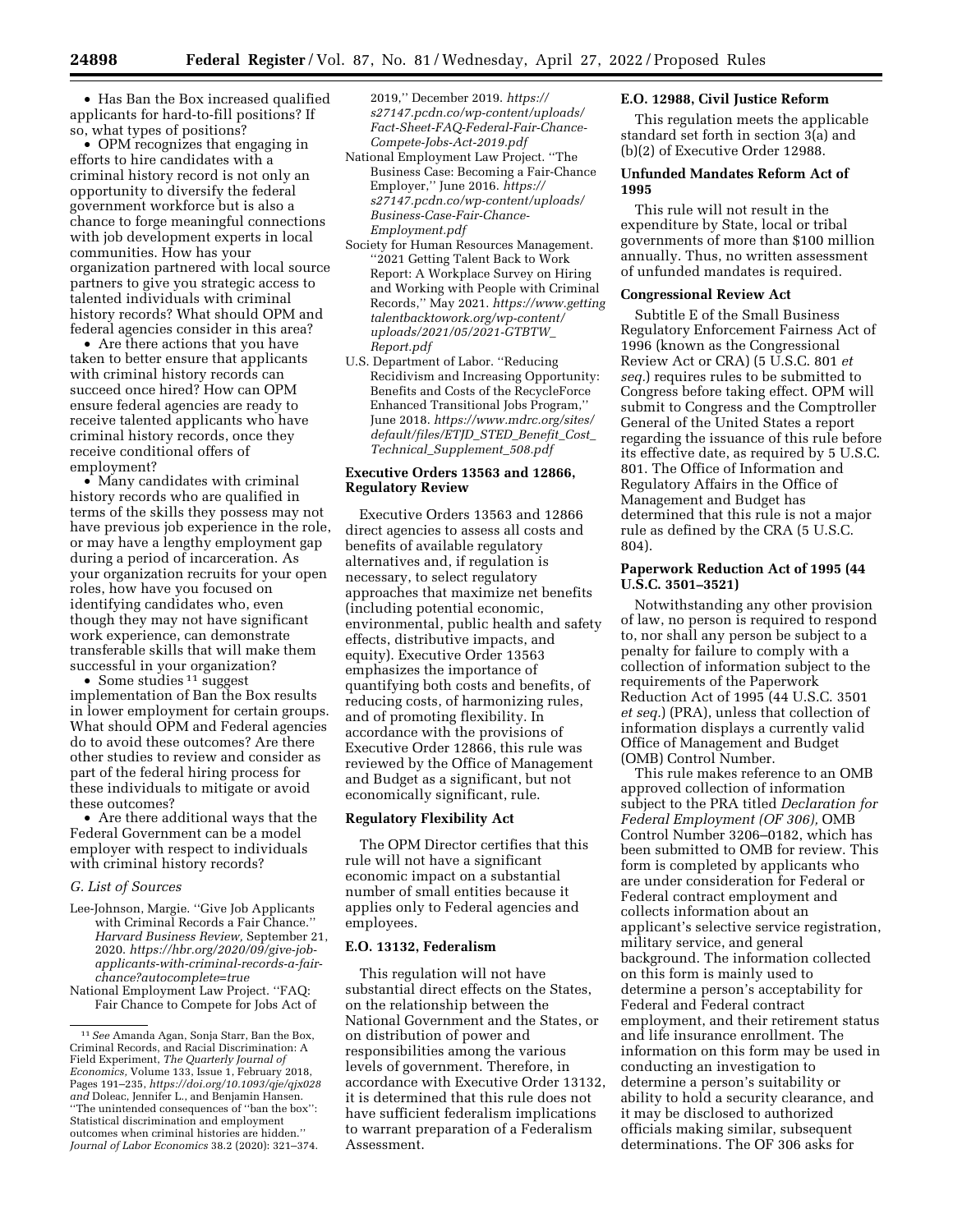personal identifying data and information about violations of the law, past convictions, imprisonments, probations, parole, military court martial, delinquency on a Federal debt, Selective Service Registration, United States military service, Federal civilian or military retirement benefits received or applied for, and life insurance enrollment.

Public reporting burden for this collection of information is estimated to average 15 minutes per response, including the time for reviewing instructions, searching existing data sources, gathering and maintaining the data needed, and completing and reviewing the collection of information.

The annual reporting burden is estimated as follows:

*Respondents:* 315,478.

*Total Annual Responses:* 315,478.

*Total Burden Hours:* 78,870.

Interested persons are invited to send comments regarding burden estimates or any other aspect of this collection of information. OPM is soliciting comments to:

1. Evaluate the necessity and utility of the proposed information collection for the proper performance of the agency's functions, including whether the information will have practical utility;

2. evaluate the accuracy of the estimated burden, including the validity of the methodology and assumptions used;

3. enhance the quality, utility, and clarity of the information to be collected; and

4. use automated collection techniques or other forms of information technology to minimize the information collection burden. Submit comments on this collection of information no later than June 27, 2022, through *[https://](https://www.regulations.gov) [www/regulations.gov](https://www.regulations.gov)* and follow the instructions on the site.

A copy of the proposed information collection and the associated instructions is available at *[https://](https://www.opm.gov/forms/pdf_fill/of0306.pdf) [www.opm.gov/forms/pdf](https://www.opm.gov/forms/pdf_fill/of0306.pdf)*\_*fill/ [of0306.pdf.](https://www.opm.gov/forms/pdf_fill/of0306.pdf)* The systems of record notice for this collection is: *[https://](https://www.opm.gov/information-management/privacy-policy/sorn/opm-sorn-govt-1-general-personnel-records.pdf) www.opm.gov/information[management/privacy-policy/sorn/opm](https://www.opm.gov/information-management/privacy-policy/sorn/opm-sorn-govt-1-general-personnel-records.pdf)sorn-govt-1-general-personnelrecords.pdf.* 

# **List of Subjects in 5 CFR Part 302, 317, 319, 330, 731, 754, and 920**

Administrative practices and procedures, Government employees. U.S. Office of Personnel Management. Office of Personnel Management **Alexys Stanley,** 

*Regulatory Affairs Analyst.* 

Accordingly, OPM is proposing to amend chapter I of title 5, Code of Federal Regulations, as follows:

# **PART 302—EMPLOYMENT IN THE EXCEPTED SERVICE**

■ 1. Revise the authority citation for part 302 to read as follows:

**Authority:** 5 U.S.C. 1302, 3301, 3302, 3317, 3318, 3319, 3320, 8151, E.O. 10577 (3 CFR 1954–1958 Comp., p. 218); § 302.105 also issued under 5 U.S.C. 1104, Pub. L. 95– 454, sec. 3(5); § 302.501 also issued under 5 U.S.C. 7701 *et seq;* § 302.107 also issued under 5 U.S.C. 9201–9206 and Pub. L. 116– 92, sec. 1122(b)(1).

■ 2. Add § 302.107 to subpart A to read as follows:

## **§ 302.107 Suitability inquiries regarding criminal history.**

Agency inquiries regarding criminal history must be done in accordance with the requirements under chapter 92 of title 5, U.S. Code and part 920 of this chapter.

# **PART 317—EMPLOYMENT IN THE SENIOR EXECUTIVE SERVICE**

■ 3. Revise the authority citation for part 317 to read as follows:

**Authority:** 5 U.S.C. 3392, 3393, 3395, 3397, 3592, 3593, 3595, 3596, 8414, and 8421. § 317.202 also issued under 5 U.S.C. 9201–9206 and Pub. L. 116–92, sec. 1122(b)(1).

■ 4. Add § 317.202 to subpart B to read as follows:

## **§ 317.202 Suitability inquiries regarding criminal history.**

Agency inquiries regarding criminal history must be done in accordance with the requirements under chapter 92 of title 5, U.S. Code and part 920 of this chapter.

# **PART 319—EMPLOYMENT IN THE SENIOR-LEVEL AND SCIENTIFIC AND PROFESSIONAL POSITIONS**

■ 5. Revise the authority citation for part 319 to read as follows:

**Authority:** 5 U.S.C. 1104, 3104, 3324, 3325, 5108, and 5376. § 319.106 also issued under 5 U.S.C. 9201–9206 and Pub. L. 116–92, sec. 1122(b)(1).

■ 6. Add § 319.106 to subpart A to read as follows:

# **§ 319.106 Suitability inquiries regarding criminal history.**

Agency inquiries regarding criminal history must be done in accordance with the requirements under chapter 92 of title 5, U.S. Code and part 920 of this chapter.

# **PART 330—RECRUITMENT, SELECTION, AND PLACEMENT (GENERAL)**

■ 7. Revise the authority citation for part 330 to read as follows:

**Authority:** 5 U.S.C. 1104, 1302, 3301, 3302, 3304, and 3330; E.O. 10577, 3 CFR, 1954–58 Comp., p. 218; Section 330.103 also issued under 5 U.S.C. 3327; Subpart B also issued under 5 U.S.C. 3315 and 8151; Section 330.401 also issued under 5 U.S.C. 3310; Subparts F and G also issued under Presidential Memorandum on Career Transition Assistance for Federal Employees, September 12, 1995; Subpart G also issued under 5 U.S.C. 8337(h) and 8456(b). § 330.1301 also issued under 5 U.S.C. 9201– 9206 and Pub. L. 116–92, sec. 1122(b)(1).

■ 8. Revise subpart M to read as follows:

# **Subpart M—Timing of Background Investigations**

## **§ 330.1300 Timing of suitability inquiries in competitive hiring.**

(a) A hiring agency may not make specific inquiries concerning an applicant's credit background of the sort asked on the OF–306, Declaration for Federal Employment, or other forms used to conduct suitability investigations for Federal employment (*i.e.,* inquiries into an applicant's adverse credit history) unless the hiring agency has made a conditional offer of employment to the applicant. Agencies may make inquiries into an applicant's Selective Service registration, military service, citizenship status, where applicable, or previous work history, prior to making a conditional offer of employment to an applicant.

(b) However, in certain situations, agencies may have a business need to obtain information about the credit background of applicants earlier in the hiring process to determine if they meet the qualifications requirements or are suitable for the position being filled. If so, agencies must request an exception from the Office of Personnel Management in order to determine an applicant's ability to meet qualifications or suitability for Federal employment prior to making a conditional offer of employment to the applicant(s). OPM will grant exceptions only when the agency demonstrates specific job-related reasons why the agency needs to evaluate an applicant's adverse credit history earlier in the process. OPM will consider such factors as, but not limited to, the nature of the position being filled and whether a clean credit history record would be essential to the ability to perform one of the duties of the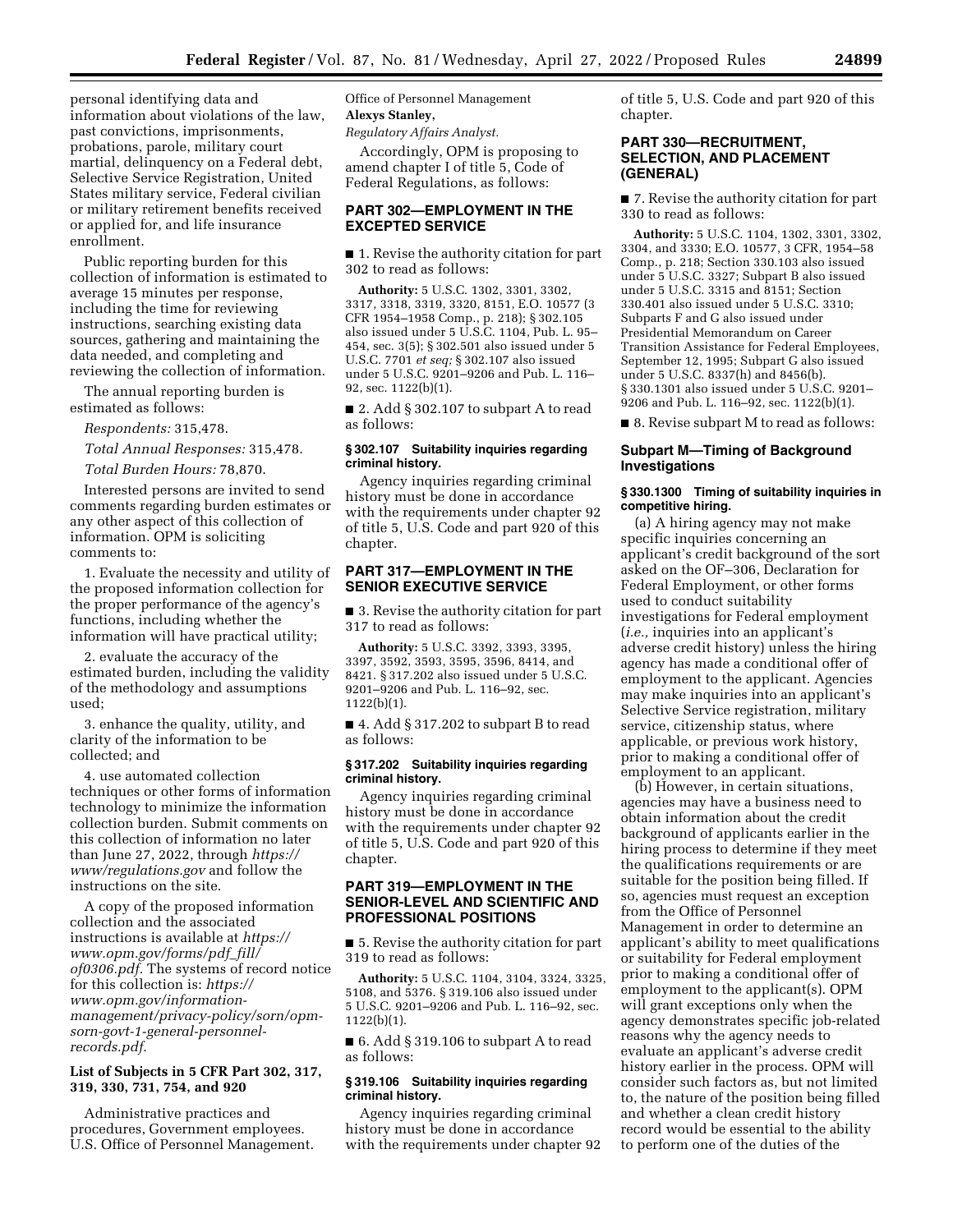position effectively. OPM may also consider positions for which the expense of completing the examination makes it appropriate to review an applicant's credit background at the outset of the process (*e.g.,* a position that requires that an applicant complete a rigorous training regimen and pass an examination based upon the training before their selection can be finalized). A hiring agency must request and receive an OPM-approved exception prior to issuing public notice for a position for which the agency will collect credit background information prior to completion of the assessment process and the making of a conditional

#### **§ 330.1301 Suitability inquiries regarding criminal history.**

Agency inquiries regarding criminal history must be done in accordance with the requirements under chapter 92 of title 5, U.S. Code and part 920 of this chapter.

# **PART 731—SUITABILITY**

offer of employment.

■ 9. Revise the authority citation for part 731 to read as follows:

**Authority:** 5 U.S.C. 1302, 3301, 7301, 9201—9206; Pub. L. 116–92, sec. 1122(b)(1); E.O. 10577, 3 CFR, 1954–1958 Comp., p. 218, as amended; E.O. 13467, 3 CFR, 2009 Comp., p. 198; E.O. 13488, 3 CFR, 2010 Comp., p. 189; 5 CFR, parts 1, 2 and 5; Presidential Memorandum on Enhancing Safeguards to Prevent the Undue Denial of Federal Employment Opportunities to the Unemployed and Those Facing Financial Difficulty Through No Fault of Their Own, January 31, 2014.

■ 10. In § 731.103, revise paragraph (d)(1) to read as follows:

## **§ 731.103 Delegation to agencies.**

\* \* \* \* \*

(d)\* \* \*

(1) Except where required by law, a hiring agency may not make specific inquiries concerning an applicant's criminal or credit background in oral or written form (including through the OF– 306 or other forms used to conduct suitability investigations for Federal employment, USAJOBS, or any other electronic means) unless the hiring agency has made a conditional offer of employment to the applicant. Agencies may request an exception to the provision for making credit inquiries in advance of a conditional offer in accordance with the provisions in 5 CFR part 330 subpart M. For criminal inquiries prior to a conditional offer, this prohibition does not apply to applicants for positions excepted under 5 CFR 920.201(b). If an agency has a business need to obtain information

about the criminal history of applicants for other positions earlier in the process, they must follow the guidance in part 920 which also addresses the provisions for requesting an exception from the Office of Personnel Management. Agencies may make inquiries into an applicant's Selective Service registration, military service, citizenship status, where applicable, or previous work history, prior to making a conditional offer of employment to an applicant.

■ 11. Add part 754 as to read follows:

# **PART 754—COMPLAINT PROCEDURES, ADVERSE ACTIONS, AND APPEALS FOR CRIMINAL HISTORY INQUIRIES PRIOR TO CONDITIONAL OFFER**

#### **Subpart A—Complaint Procedures**

| Sec. |                                    |
|------|------------------------------------|
|      | 754.101 Coverage.                  |
|      | 754.102 Agency complaint process.  |
|      | 754.103 Applicant representatives. |

## **Subpart B—Adverse Actions**

- 754.201 Coverage.
- 754.202 Penalty determination.
- 754.203 Procedures.
- 754.204 Appeal rights.
- 754.205 Agency records.

**Authority:** 5 U.S.C. 554(a)(2), 1103(a)(5)(A), 1104(a)(2), 9201–9205, and Pub. L. 116–92, sec. 1122(b)(1).

## **Subpart A—Complaint Procedures**

## **§ 754.101 Coverage.**

(a) *Actions covered.* A complaint, or any other information, submitted by an applicant for an appointment to a civil service position relating to compliance with section 9202 of title 5, United States Code.

(b) *Definitions.* In this subpart, *agency, applicant, appointing authority, conditional offer, criminal history record information,* and *employee* have the meanings set forth in 5 CFR 920.101.

## **§ 754.102 Agency complaint process.**

(a) *Complaint intake.* (1) Within 90 days of the effective date of this part, each agency must establish and publicize an accessible program for the agency to receive a complaint, or any other information, from an applicant, and any applicable supporting material, relating to the agency's compliance with section 9202 of title 5, United States Code and part 920 of this chapter, in accordance with the guidelines and standards established in this section and the issuances described in paragraph (d)(3) of this section.

(2) An applicant may submit a complaint, or any other information, to an agency within 30 calendar days of the date of the alleged non-compliance

by an employee of an agency with section 9202 of title 5, United States Code.

(3) The agency shall extend the 30 calendar day time limit in paragraph (b) of this section when the applicant shows that he or she was not notified of the time limits and was not otherwise aware of them, that he or she did not know and reasonably should not have known that the non-compliance with 5 U.S.C. 9202 and part 920 of this chapter occurred, to consider a reasonable accommodation of a disability, or for other proper and adequate reasons considered by the agency.

(4) The agency must conduct outreach to inform an applicant of the procedure for submitting a complaint when it has reasonable cause to believe that the applicant is attempting to file a complaint.

(b) *Agency investigation.* (1) Acting under delegated authority from OPM and subject to the limitations and requirements of paragraph (d) of this section, the agency employing the employee against whom the complaint has been filed shall investigate the complaint, unless the employee is an administrative law judge appointed under 5 U.S.C. 3105. To carry out this function in an impartial manner, the same agency official(s) responsible for executing and advising on the recruitment action may not also be responsible for managing, advising, or overseeing the agency complaint process established in this section.

(2) In carrying out its delegated responsibilities under paragraph (b)(1) of this section, the agency shall develop an impartial and appropriate factual record adequate for OPM to make findings on the claims raised by any written complaint. An appropriate factual record is one that allows a reasonable fact finder to draw conclusions as to whether noncompliance with 5 U.S.C. 9202 and part 920 of this chapter occurred. Agencies have discretion to determine the appropriate fact-finding methods that efficiently and thoroughly address the matters at issue.

(3) The agency must delegate to the investigator sufficient authority to secure the production, from agency employees and contractors, of documentary and testimonial evidence needed to investigate and report on the complaint.

(4) The agency shall complete its investigation within 60 calendar days of the date of the filing of the complaint.

(5) Within 30 calendar days of completing its investigation, the agency shall provide to OPM an administrative report. This report should include the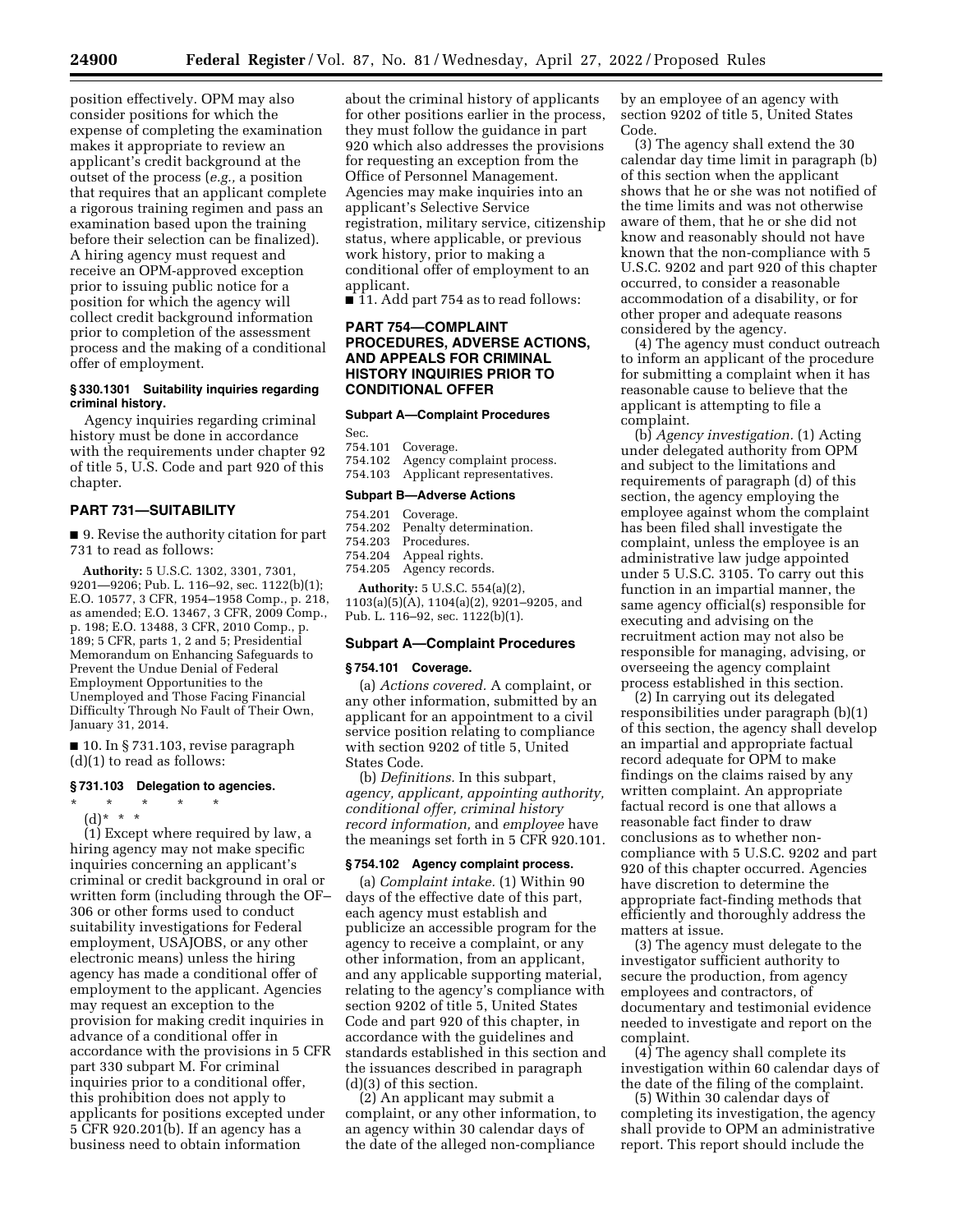applicant's complaint, or any other information submitted by the applicant, the agency's factual findings, a complete copy of all information gathered during the investigation, and any other information that the agency believes OPM should consider. The report should be submitted to the Manager, Employee Accountability, Accountability and Workforce Relations, Employee Services, Office of Personnel Management, 1900 E Street NW, Washington, DC 20415.

(c) *OPM adjudication.* (1) At OPM's discretion, OPM may request the agency provide additional information as necessary.

(2) OPM shall notify the agency and the subject(s) of the complaint in writing of its findings regarding the complaint, including any decision to initiate adverse action proceedings.

(d) *OPM oversight.* (1) OPM may revoke an agency's delegation under this section if an agency fails to conform to this section or OPM issuances as described in paragraph (d)(3) of this section.

(2) OPM retains jurisdiction to make final determinations and take actions regarding the receipt and investigation of complaints, or any other information; record-keeping; and reporting related to an allegation of noncompliance with 5 U.S.C. 9202 and part 920 of this chapter. Paragraphs (a) and (b) of this section notwithstanding, OPM may, in its discretion, exercise its jurisdiction under this section in any case it deems necessary.

(3) OPM may set forth policies, procedures, standards, and supplementary guidance for the implementation of this section in OPM issuances.

# **§ 754.103 Applicant representatives.**

An applicant may select a representative of their choice to assist the applicant during the complaint process. An agency may disallow as an applicant's representative an individual whose activities as a representative would cause a conflict of interest or position; an agency employee who cannot be released from their official duties because of the priority needs of the Government; or an agency employee whose release would give rise to unreasonable costs to the Government.

#### **Subpart B—Adverse Actions**

## **§ 754.201 Coverage.**

(a) *Actions covered.* This subpart applies to actions taken under 5 U.S.C. 9204.

(b) *Employees covered.* This subpart covers an employee of an agency as defined in 5 CFR 920.101.

(c) *Definitions.* In this subpart— *Civil penalty* means a monetary penalty imposed on an employee of a covered agency when it has been determined the employee has violated the Fair Chance Act.

*Day* means a calendar day.

*Director* means the Director of OPM or the Director's designee.

*Suspension* means the placing of an employee of a covered agency in a temporary status without duties and pay when it has been determined the employee violated the Fair Chance Act.

# **§ 754.202 Penalty determination.**

(a) *First violation.* If the Director or Director's designee determines that an employee of an agency has violated 5 U.S.C. 9202 and part 920 of this chapter, the Director or Director's designee, after OPM provides the procedural rights in § 754.203, shall issue to the employee a written warning that includes a description of the violation and the additional penalties that may apply for subsequent violations; and direct the agency to file such warning in the employee's official personnel record file.

(b) *Subsequent violations.* If the Director or Director's designee determines, after OPM provides the procedural rights in § 754.203, that an employee of an agency has committed a subsequent violation of 5 U.S.C. 9202 and part 920 of this chapter, the Director or Director's designee may take the following action:

(1) For a second violation, order a suspension of the employee for a period of not more than 7 days.

(2) For a third violation, order a suspension of the employee for a period of more than 7 days.

(3) For a fourth violation—

(i) Order a suspension of the employee for a period of more than 7 days; and

(ii) Order the employee's agency to collect a civil penalty against the employee in an amount that is not more than \$250, and remit the penalty amount to the U.S. Department of Treasury for deposit in the Treasury.

(4) For a fifth violation—

(i) Order a suspension of the employee for a period of more than 7 days; and

(ii) Order the employee's agency to collect a civil penalty against the employee in an amount that is not more than \$500, and remit the penalty amount to the U.S. Department of Treasury for deposit in the Treasury.

(5) For any subsequent violation— (i) Order a suspension of the employee for a period of more than 7 days; and

(ii) Order the employee's agency to collect a civil penalty against the employee in an amount that is not more than \$1,000, and remit the penalty amount to the U.S. Department of Treasury for deposit in the Treasury.

(c) *Duration of suspension and penalty amount.* The Director or the Director's Designee has discretion to determine the duration of a suspension and the amount of a penalty under this section, subject only to the minimum and maximum durations and amounts specified in this section.

(d) *Agency responsibilities.* An agency shall carry out an order of the Director to suspend an employee, or to collect and remit a civil penalty, pursuant to processing and recordkeeping instructions issued by OPM.

(1) The agency shall carry out the order of the Director to suspend the employee as soon as practicable.

(2) The agency shall carry out the order of the Director to collect and remit a civil penalty as soon as practicable, unless the employee timely appeals the action under  $\S$  754.204, in which case the agency shall collect and remit the civil penalty as soon as practicable after the Merit Systems Protection Board issues a final decision sustaining the action.

(e) *Administrative law judges.*  Paragraphs (a) through (d) of this section do not apply if the Director or Director's designee determines that an administrative law judge has violated 5 U.S.C. 9202 and part 920 of this chapter. In any such case the Director or the Director's designee shall file a complaint with the Merit Systems Protection Board proposing an action set forth in 5 U.S.C. 9204 and describing with particularity the facts that support the proposed agency action, and the Board will determine whether the action is for good cause under its regulations in 5 CFR part 1201, subpart D.

## **§ 754.203 Procedures.**

(a) *Notice of proposed action.* If the Director or Director's designee determines a violation of 5 U.S.C. 9202 and part 920 of this chapter has occurred, an employee against whom action is proposed under this subpart is entitled to at least 30 days' advance written notice. The notice must state the specific reason(s) for the proposed action and inform the employee of their right to review the material which is relied on to support the reasons for action given in the notice before any final decision is made by the Director or Director's designee.

(b) *Employee's answer.* (1) An employee may answer orally and in writing. The employee's agency must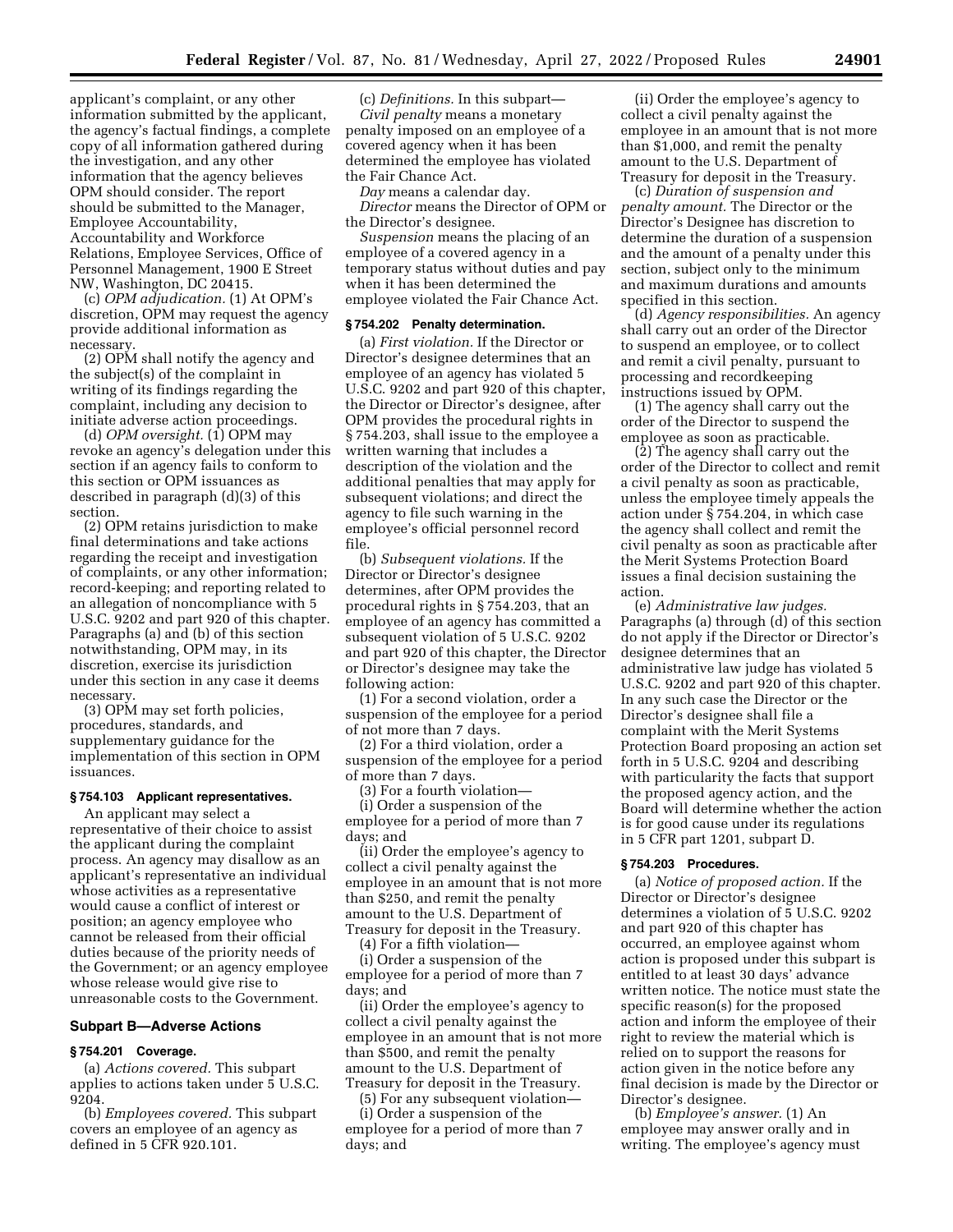give the employee a reasonable amount of official time to review the material relied on to support OPM's proposed action, to prepare and present an answer orally and in writing, and to secure affidavits, if the employee is in an active duty status. OPM may require the employee to furnish any answer to the proposed action, and affidavits and other documentary evidence in support of the employee's answer, within such time as would be reasonable, but not less than 7 days.

(2) The Director or Director's Designee may designate an Office of Personnel Management official to hear the employee's oral answer, and confer authority on that person to make or recommend a final decision on the proposed adverse action.

(c) *Representation.* An employee covered by this part is entitled to be represented by an attorney or other representative. An agency may disallow as an employee's representative an individual whose activities as representative would cause a conflict of interest or position, or an employee of the agency whose release from their official position would give rise to unreasonable costs or whose priority work assignments preclude their release.

(d) *OPM decision.* (1) In arriving at a decision, the Director or the Director's Designee will consider only the complaint, the applicant's supporting material, the agency's administrative file, the reasons specified in the notice of proposed action, and any oral and written answer by the employee or the employee's representative.

(2) The decision notice must specify in writing the reasons for the decision and advise the employee of any appeal rights.

(e) This section does not apply if the Director or Director's designee determines that an administrative law judge has violated 5 U.S.C. 9202 and part 920 of this chapter.

# **§ 754.204 Appeal rights.**

(a) An employee against whom an action is taken by OPM under § 754.203 may appeal to the Merit Systems Protection Board, under the regulations of the Board, but only to the extent the action concerns suspensions for more than 14 days or combines a suspension and a civil penalty. An appeal must be filed by not later than 30 days after the effective date of the action. The procedures for filing an appeal with the Board are found at 5 CFR part 1201.

(b) If the Board finds that one or more of the charges brought by OPM against the employee is supported by a preponderance of the evidence,

regardless of whether all specifications are sustained, it must affirm OPM's action. The Board may neither review whether the adverse action is for such cause as will promote the efficiency of the service, nor mitigate the duration of a suspension or the amount of a civil penalty ordered under this part.

(c) An appeal against OPM is the exclusive avenue of appeal. The employee has no right to file a separate appeal against the employing agency for processing a personnel action as ordered by OPM under § 754.202.

(d) OPM's action under § 754.202 is not subject to an agency's administrative grievance procedure or a negotiated grievance procedure under a collective bargaining agreement between an exclusive bargaining representative and any agency.

## **§ 754.205 Agency records.**

The complaint, the applicant's supporting material, the agency's administrative file, the notice of the proposed action, the employee's written reply, if any, any summary or transcript of the employee's oral reply, if any, the notice of decision, and any order to the covered agency effecting the action together with any supporting material, must be maintained in an appropriate system of records under the Privacy Act.

# **PART 920—TIMING OF CRIMINAL HISTORY INQUIRIES**

# **Subpart A—General Provisions**

Sec.

920.101 Definitions.

920.102 Positions covered by Fair Chance Act regulations.

## **Subpart B—Timing of Inquiries Regarding Criminal History**

920.201 Limitations on criminal history inquiries.

920.202 Violations. **Authority:** 5 U.S.C. 1103(a)(5)(A), 9201– 9206 and Pub. L. 116–92, sec. 1122(b)(1).

# **Subpart A—General Provisions**

#### **§ 920.101 Definitions.**

For the purpose of this part: *Agency* means—

- (1) An Executive agency as such term is defined in 5 U.S.C. 105, including—
- (i) An Executive department defined in 5 U.S.C. 101;
- (ii) A Government corporation
- defined in 5 U.S.C. 103(1); and (iii) An independent establishment
- defined in 5 U.S.C. 104, including the

Government Accountability Office; (2) A military department as defined in 5 U.S.C. 102;

(3) The United States Postal Service and the Postal Regulatory Commission; and

(4) Each component of the Executive Office of the President that is an independent establishment, or that has a position in the competitive service, with respect to an applicant for the position.

*Applicant* means a person who has applied to an agency under its procedures for accepting applications consistent with governmentwide regulations, as applicable.

*Appointing authority* means an employee in the executive branch of the Government of the United States that has authority to make appointments to positions in the civil service.

*Conditional offer* means an offer of employment in a position in the civil service that is conditioned upon the results of a criminal history inquiry.

*Criminal history record information*— (1) Except as provided in paragraphs (2) and (3) of this definition, has the meaning given the term in section 9101(a) of title 5, United States Code;

(2) Includes any information described in the first sentence of section 9101(a)(2) of title 5, United States Code, that has been sealed or expunged pursuant to law; and

(3) Includes information collected by a criminal justice agency, relating to an act or alleged act of juvenile delinquency, that is analogous to criminal history record information (including such information that has been sealed or expunged pursuant to law).

*Employee* means an ''employee'' as defined in 5 U.S.C. 2105 and an employee of the United States Postal Service or the Postal Regulatory Commission.

*Political appointment* means an appointment by the President without Senate confirmation (except those appointed under 5 CFR 213.3102(c)); an appointment to a position compensated under the Executive Schedule (5 U.S.C. 5312 through 5316); an appointment of a White House Fellow to be assigned as an assistant to a top-level Federal officer (5 CFR 213.3102(z)); a Schedule C appointment (5 CFR 213.3301, 213.3302); a noncareer, limited term, or limited emergency Senior Executive Service appointment (5 CFR part 317, subpart F); an appointee to serve in a political capacity under agency-specific authority; and a provisional political appointment.

## **§ 920.102 Positions covered by Fair Chance Act regulations.**

(a) *Positions covered.* This part applies to all positions in the competitive service, excepted service, and Senior Executive Service in an agency.